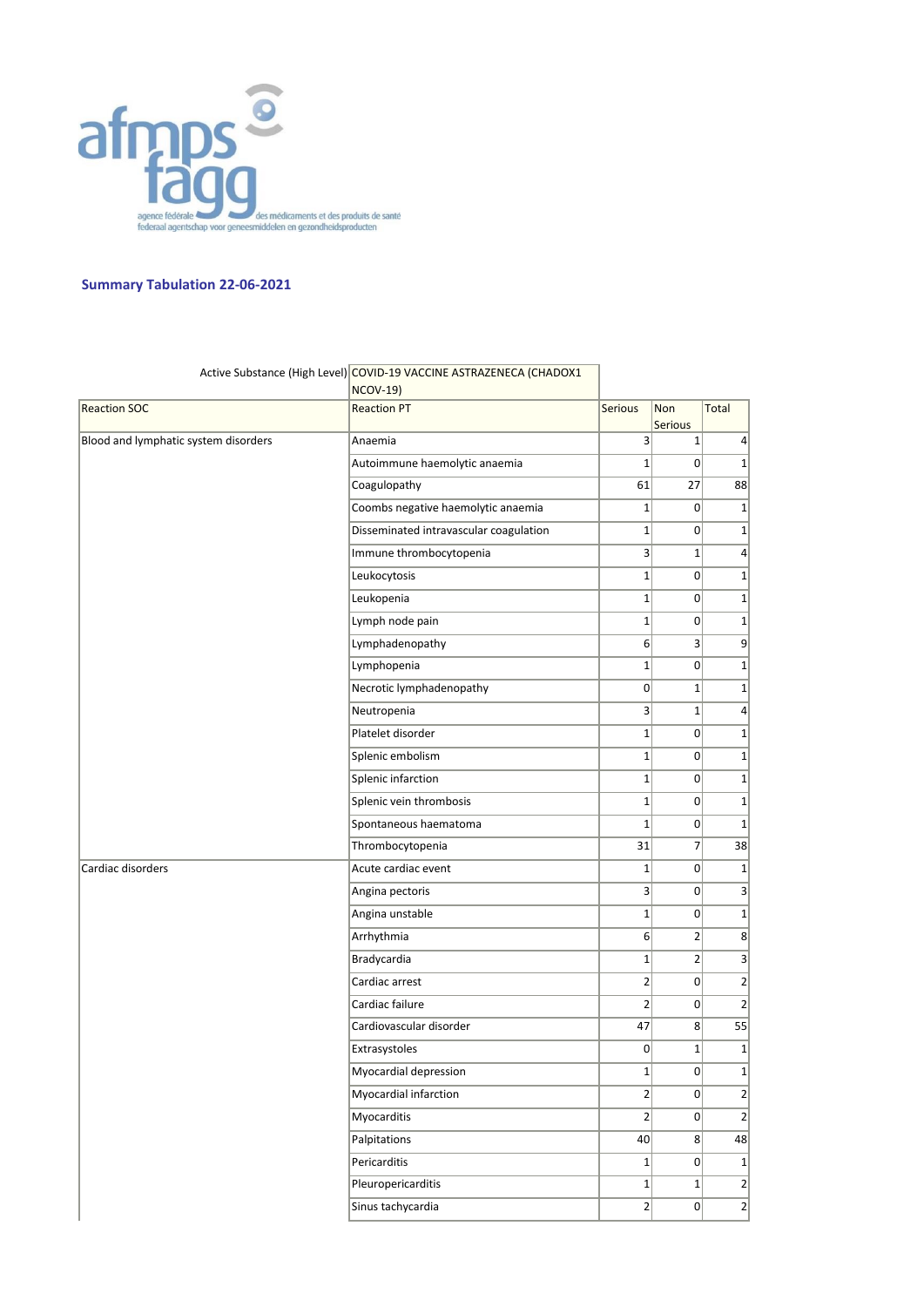|                             | Tachycardia                        | 36              | 6 <sup>1</sup>   | 42                           |
|-----------------------------|------------------------------------|-----------------|------------------|------------------------------|
| Ear and labyrinth disorders | Deafness                           | $\overline{2}$  | $\overline{3}$   | $\overline{5}$               |
|                             | Deafness unilateral                | $\mathsf{S}$    | $1\vert$         | 6 <sup>2</sup>               |
|                             | Ear congestion                     | $\overline{0}$  | $\overline{2}$   | $\overline{2}$               |
|                             | Ear discomfort                     | $\vert$         | $1\vert$         | $5\overline{)}$              |
|                             | Ear pain                           | 13              | $\vert 4 \vert$  | 17                           |
|                             | Hyperacusis                        | $\vert$ 3       | $\overline{0}$   | 3                            |
|                             | Hypoacusis                         | $1\vert$        | 0                | $\mathbf{1}$                 |
|                             | Meniere's disease                  | $1\vert$        | $1\vert$         | $\overline{2}$               |
|                             | Sudden hearing loss                | $\overline{0}$  | $1\vert$         | $\mathbf{1}$                 |
|                             | Tinnitus                           | 13              | $\overline{3}$   | 16                           |
|                             | Vertigo                            | 38              | 6                | 44                           |
| <b>Endocrine disorders</b>  | Adrenocortical insufficiency acute | $1\vert$        | 0                |                              |
|                             | Goitre                             | $\overline{2}$  | $\overline{0}$   | $\overline{2}$               |
| Eye disorders               | Amaurosis fugax                    | $1\vert$        | $1\vert$         | $\overline{2}$               |
|                             | Asthenopia                         | $\mathbf{3}$    | 0                | 3                            |
|                             | <b>Blindness</b>                   | $\mathsf{S}$    | $1\vert$         | 6                            |
|                             | <b>Blindness unilateral</b>        | $\vert 4 \vert$ | 0                |                              |
|                             | Conjunctival haemorrhage           | $1\vert$        | $1\vert$         |                              |
|                             | Diplopia                           | $\mathbf{3}$    | $1\vert$         |                              |
|                             | Eye disorder                       | $1\vert$        | $1\vert$         |                              |
|                             | Eye haemorrhage                    | $\mathbf{2}$    | $\vert$          |                              |
|                             | Eye irritation                     | $1\vert$        | 0                |                              |
|                             | Eye oedema                         | $1\vert$        | $\overline{0}$   |                              |
|                             | Eye pain                           | 8               | $\vert 4 \vert$  | 12                           |
|                             | Eye swelling                       | $\overline{2}$  | $\overline{0}$   | $\overline{2}$               |
|                             | Macular oedema                     | $1\vert$        | 0                |                              |
|                             | <b>Miosis</b>                      | $1\vert$        | 0                | $\mathbf{1}$<br>$\mathbf{1}$ |
|                             | Mydriasis                          | $\mathbf{1}$    | 0                |                              |
|                             | Ocular discomfort                  | $1\vert$        | $1\vert$         |                              |
|                             | Ocular hyperaemia                  | $\overline{2}$  | $1\vert$         |                              |
|                             | Ophthalmic vein thrombosis         | $1\vert$        | 0                |                              |
|                             | Papilloedema                       | $1\vert$        | $\overline{0}$   |                              |
|                             | Periorbital swelling               | $1\vert$        | 0                |                              |
|                             | Photophobia                        | $\mathsf{S}$    | $1\vert$         | 6                            |
|                             | Photopsia                          | $1\vert$        | 0                |                              |
|                             | Pupils unequal                     | $1\vert$        | 0                |                              |
|                             | Retinal artery thrombosis          | 3               | 0                |                              |
|                             | Retinal haemorrhage                | 0               | $1\vert$         |                              |
|                             | Retinal ischaemia                  | $1\vert$        | $\overline{0}$   |                              |
|                             | Retinal oedema                     | $1\vert$        | 0                |                              |
|                             | Retinal vascular thrombosis        | $\overline{0}$  | $1\vert$         |                              |
|                             | Retinal vein occlusion             | $1\vert$        | $\overline{0}$   |                              |
|                             | Retinal vein thrombosis            | $\mathsf{S}$    | 0                |                              |
|                             |                                    |                 |                  | 5 <sup>2</sup>               |
|                             | Swelling of eyelid                 | $\overline{0}$  | $1\vert$         |                              |
|                             | Uveitis                            | $1\vert$        | 0                |                              |
|                             | Vision blurred                     | 20              | $\vert$          | 23                           |
|                             | Visual acuity reduced              | $1\vert$        | 0                | $1\vert$                     |
|                             | Visual field defect                | $1\vert$        | 0                | $1\vert$                     |
|                             | Visual impairment                  | 18              | $\left 4\right $ | 22                           |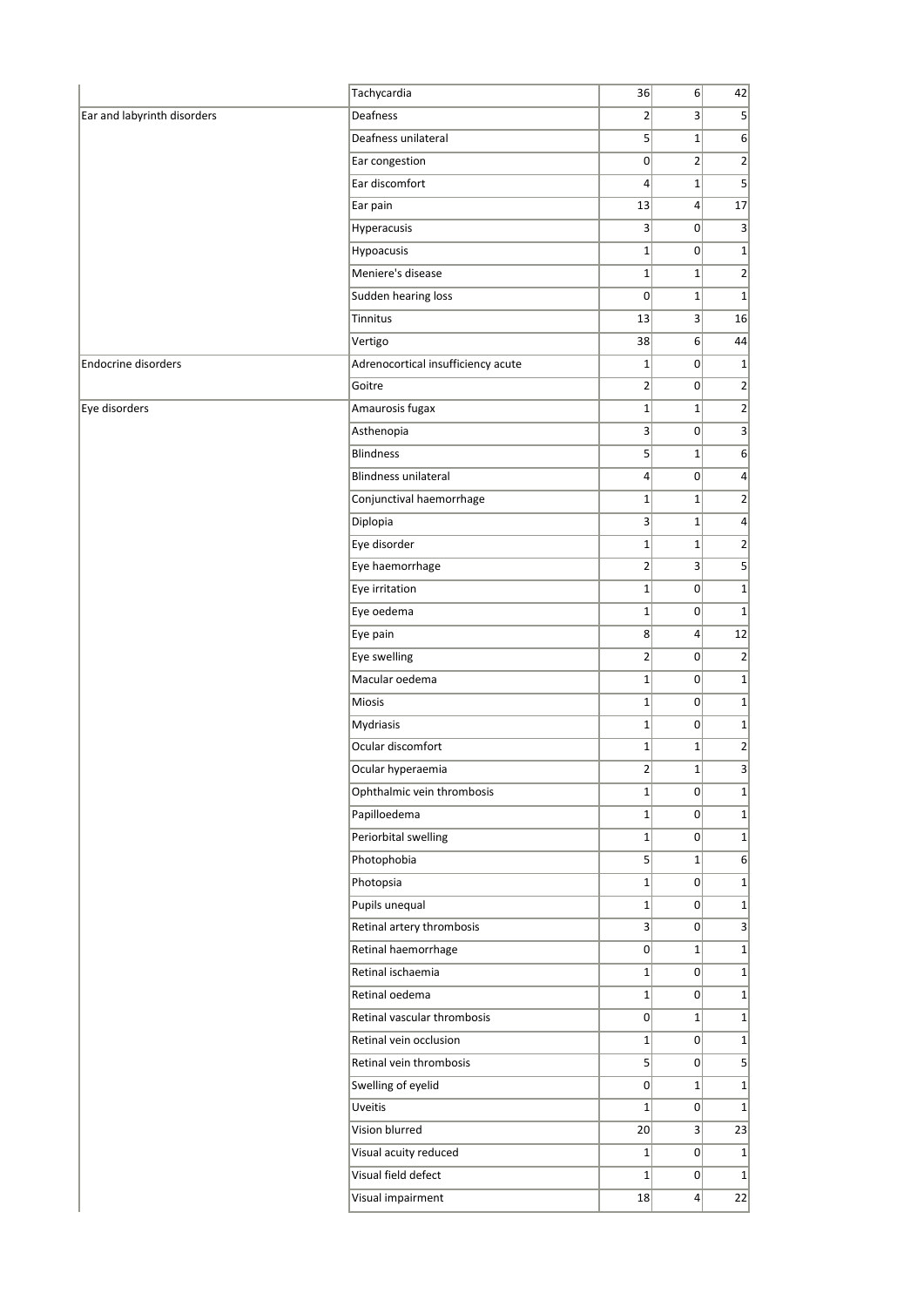|                            | Visual snow syndrome                   | $1\vert$        | 0               | $1\vert$         |
|----------------------------|----------------------------------------|-----------------|-----------------|------------------|
|                            | Vitreous floaters                      | 0               | $1\vert$        | $1\vert$         |
| Gastrointestinal disorders | Abdominal discomfort                   | 5               | $\mathbf 1$     | 6 <sup>1</sup>   |
|                            | Abdominal distension                   | $\mathbf{1}$    | $\overline{0}$  | $1\vert$         |
|                            | Abdominal pain                         | 30 <sup>2</sup> | 10 <sup>1</sup> | 40               |
|                            | Abdominal pain upper                   | 17              | 5 <sup>1</sup>  | 22               |
|                            | Abnormal faeces                        | $\mathbf{1}$    | $\overline{0}$  | 1                |
|                            | Aphthous ulcer                         | $\overline{0}$  | $\mathbf 1$     | $1\vert$         |
|                            | Colitis ischaemic                      | $\overline{2}$  | $\overline{0}$  | $\left  \right $ |
|                            | Colitis ulcerative                     | $1\vert$        | $\overline{0}$  | $1\vert$         |
|                            | Constipation                           | $1\vert$        | $\overline{0}$  | $1\vert$         |
|                            | Crohn's disease                        | $\mathbf{1}$    | $\overline{0}$  | $1\vert$         |
|                            | Diarrhoea                              | 64              | 10 <sup>1</sup> | 74               |
|                            | Diarrhoea haemorrhagic                 | $\mathbf 1$     | $1\vert$        | $\left  \right $ |
|                            | Dry mouth                              | $\overline{7}$  | $\overline{0}$  | $\overline{7}$   |
|                            | Dyspepsia                              | $\mathbf{3}$    | 0               | $\vert$ 3        |
|                            | Dysphagia                              | $1\vert$        | $\overline{2}$  | 3 <sup>2</sup>   |
|                            | Eructation                             | $\mathbf{1}$    | 0               | $1\vert$         |
|                            | Faeces discoloured                     | $1\vert$        | $\overline{0}$  | $1\vert$         |
|                            | Faeces soft                            | $\mathbf{1}$    | $\overline{0}$  | $1\vert$         |
|                            | Flatulence                             | $1\vert$        | 0               | $1\vert$         |
|                            | Gastrointestinal disorder              | 4               | $\overline{0}$  | $\vert 4 \vert$  |
|                            | Gastrointestinal haemorrhage           | $\mathbf{1}$    | 0               | $1\vert$         |
|                            | Gastrointestinal inflammation          | $1\vert$        | 0               | $1\vert$         |
|                            | Gastrointestinal pain                  | $\mathbf{1}$    | 0               | $1\vert$         |
|                            | Gastrointestinal vascular malformation | $1\vert$        | 0               | $1\vert$         |
|                            | Gastrooesophageal reflux disease       | $\mathbf{1}$    | 0               | $1\vert$         |
|                            | <b>Gingival bleeding</b>               | $\overline{2}$  | $\overline{0}$  | $\overline{2}$   |
|                            | Glossodynia                            | $\mathbf{1}$    | $\mathbf 1$     | $\left  \right $ |
|                            | Haemoperitoneum                        | $1\vert$        | $\overline{0}$  | $1\vert$         |
|                            | Haemorrhoidal haemorrhage              | $\mathbf{1}$    | $\overline{0}$  | $1\vert$         |
|                            | Haemorrhoids thrombosed                | $1\vert$        | $1\vert$        | $\overline{2}$   |
|                            | Hypoaesthesia oral                     | 0               | $1\vert$        | $1\vert$         |
|                            | Intestinal congestion                  | $1\vert$        | 0               | $1\vert$         |
|                            | Intestinal infarction                  | $1\vert$        | 0               | $1\vert$         |
|                            |                                        |                 |                 |                  |
|                            | Intestinal ischaemia                   | $\vert 3 \vert$ | 0               | $\vert$ 3        |
|                            | Lip pain                               | $1\vert$        | $\overline{0}$  | $1\vert$         |
|                            | Lip swelling                           | 0               | 3 <sup>1</sup>  | $\overline{3}$   |
|                            | Melaena                                | $1\vert$        | 0               | $1\vert$         |
|                            | Mesenteric vein thrombosis             | $\overline{2}$  | $\overline{0}$  | 2                |
|                            | Mouth haemorrhage                      | $\overline{0}$  | $\mathbf 1$     | $1\vert$         |
|                            | Nausea                                 | 808             | 68              | 876              |
|                            | Oesophageal spasm                      | $1\vert$        | $\overline{0}$  | $1\vert$         |
|                            | Oral discomfort                        | $\overline{2}$  | $\overline{0}$  | $\left  \right $ |
|                            | Pancreatic enlargement                 | $1\vert$        | 0               | 1                |
|                            | Paraesthesia oral                      | $\vert 3 \vert$ | $\overline{3}$  | 6                |
|                            | Plicated tongue                        | $\overline{0}$  | $1\vert$        | $1\vert$         |
|                            | Rectal haemorrhage                     | $1\vert$        | $\overline{2}$  | 3                |
|                            | Regurgitation                          | $1\vert$        | 0               | $1\vert$         |
|                            | Retching                               | 3               | $\overline{0}$  | 3                |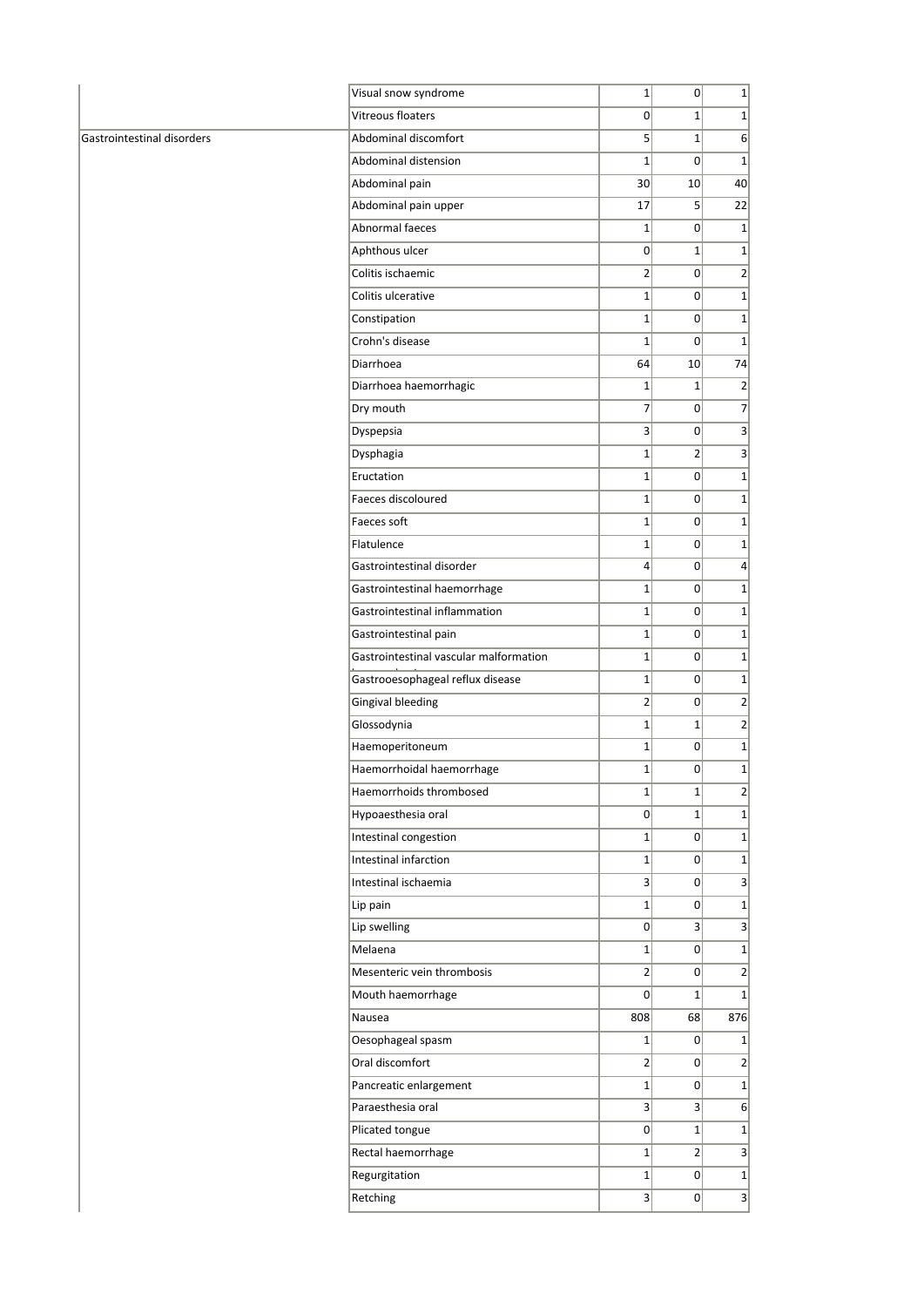|                                                      | Splanchnic hypoperfusion              | $1\vert$         | 0              | $1\vert$                |
|------------------------------------------------------|---------------------------------------|------------------|----------------|-------------------------|
|                                                      | Swollen tongue                        | $1\vert$         | $1\vert$       | $\overline{2}$          |
|                                                      | Thrombosis mesenteric vessel          | $1\vert$         | $\overline{0}$ | $1\vert$                |
|                                                      | Tongue discomfort                     | 0                | $1\vert$       | $1\vert$                |
|                                                      | Tongue disorder                       | 0                | $1\vert$       | $1\vert$                |
|                                                      | Toothache                             | 0                | $\mathbf 1$    | $1\vert$                |
|                                                      | Vomiting                              | 86               | 10             | 96                      |
| General disorders and administration site conditions | Administration site pain              | 0                | $\mathbf{1}$   | $1\vert$                |
|                                                      | Adverse drug reaction                 | 3                | $\overline{0}$ | $\overline{3}$          |
|                                                      | Adverse event                         | $\overline{2}$   | 0              | $2\vert$                |
|                                                      | Application site joint warmth         | $1\vert$         | 0              | $1\vert$                |
|                                                      | Asthenia                              | 42               | $\overline{2}$ | 44                      |
|                                                      | Axillary pain                         | $\overline{3}$   | 2              | $\overline{\mathbf{5}}$ |
|                                                      | Brain death                           | $1\vert$         | $\overline{0}$ | $1\vert$                |
|                                                      | Chest discomfort                      | 12               | 3              | 15                      |
|                                                      | Chest pain                            | 28               | $\overline{7}$ | 35                      |
|                                                      | Chills                                | 1431             | 108            | 1539                    |
|                                                      | Condition aggravated                  | $\vert 3 \vert$  | $\overline{0}$ | 3 <sup>1</sup>          |
|                                                      | Death                                 | 19               | $\overline{0}$ | 19                      |
|                                                      | Discomfort                            | $1\vert$         | $\mathbf 1$    | 2                       |
|                                                      | Drug ineffective                      | 0                | $\overline{4}$ | $\overline{4}$          |
|                                                      | Exercise tolerance decreased          | $\overline{2}$   | $\overline{0}$ | 2 <sup>2</sup>          |
|                                                      | Extensive swelling of vaccinated limb | 93               | 12             | 105                     |
|                                                      | Face oedema                           | $\vert$          | 0              | 3                       |
|                                                      | Facial pain                           | $\Omega$         | $\mathbf{1}$   | $1\vert$                |
|                                                      | Fatigue                               | 1438             | 127            | 1565                    |
|                                                      | Feeling abnormal                      | 22               | 4              | 26                      |
|                                                      | Feeling cold                          | 30 <sup>2</sup>  | 5              | 35                      |
|                                                      | Feeling drunk                         | $\overline{2}$   | $\mathbf 1$    | 3 <sup>2</sup>          |
|                                                      | Feeling hot                           | 20               | 5 <sup>1</sup> | 25                      |
|                                                      | Feeling of body temperature change    | 15               | $\overline{2}$ | 17                      |
|                                                      | Gait disturbance                      | $\overline{7}$   | $1\vert$       | 8                       |
|                                                      | Gait inability                        | 2                | 0              | $\overline{2}$          |
|                                                      | General physical health deterioration | $\vert$          | 0              | $\overline{5}$          |
|                                                      | Hyperpyrexia                          | 0                | $1\vert$       | $\overline{1}$          |
|                                                      | Hyperthermia                          | $\left 2\right $ | $1\vert$       | $\overline{\mathbf{3}}$ |
|                                                      | Hypothermia                           | $\left 2\right $ | $\overline{0}$ | $2\vert$                |
|                                                      | Illness                               | 0                | $1\vert$       | $\overline{1}$          |
|                                                      | Induration                            | $\overline{2}$   | $1\vert$       | $\overline{3}$          |
|                                                      | Inflammation                          | $1\vert$         | 0              | $1\vert$                |
|                                                      | Influenza like illness                | 163              | 23             | 186                     |
|                                                      | Injected limb mobility decreased      | $1\vert$         | $\overline{0}$ | $1\vert$                |
|                                                      | Injection site bruising               | 0                | $1\vert$       | $1\vert$                |
|                                                      | Injection site discomfort             | $\vert$          | 0              | 3                       |
|                                                      | Injection site erythema               | 16               | $\mathbf{2}$   | 18                      |
|                                                      | Injection site haematoma              | $\left  \right $ | $\overline{0}$ | 2                       |
|                                                      | Injection site haemorrhage            | $1\vert$         | 0              | $\overline{1}$          |
|                                                      | Injection site hypoaesthesia          | $\overline{2}$   | 0              | $\overline{2}$          |
|                                                      | Injection site induration             | $\overline{7}$   | $\overline{2}$ | 9                       |
|                                                      | Injection site inflammation           | $1\vert$         | $\overline{0}$ | $1\vert$                |
|                                                      |                                       |                  |                |                         |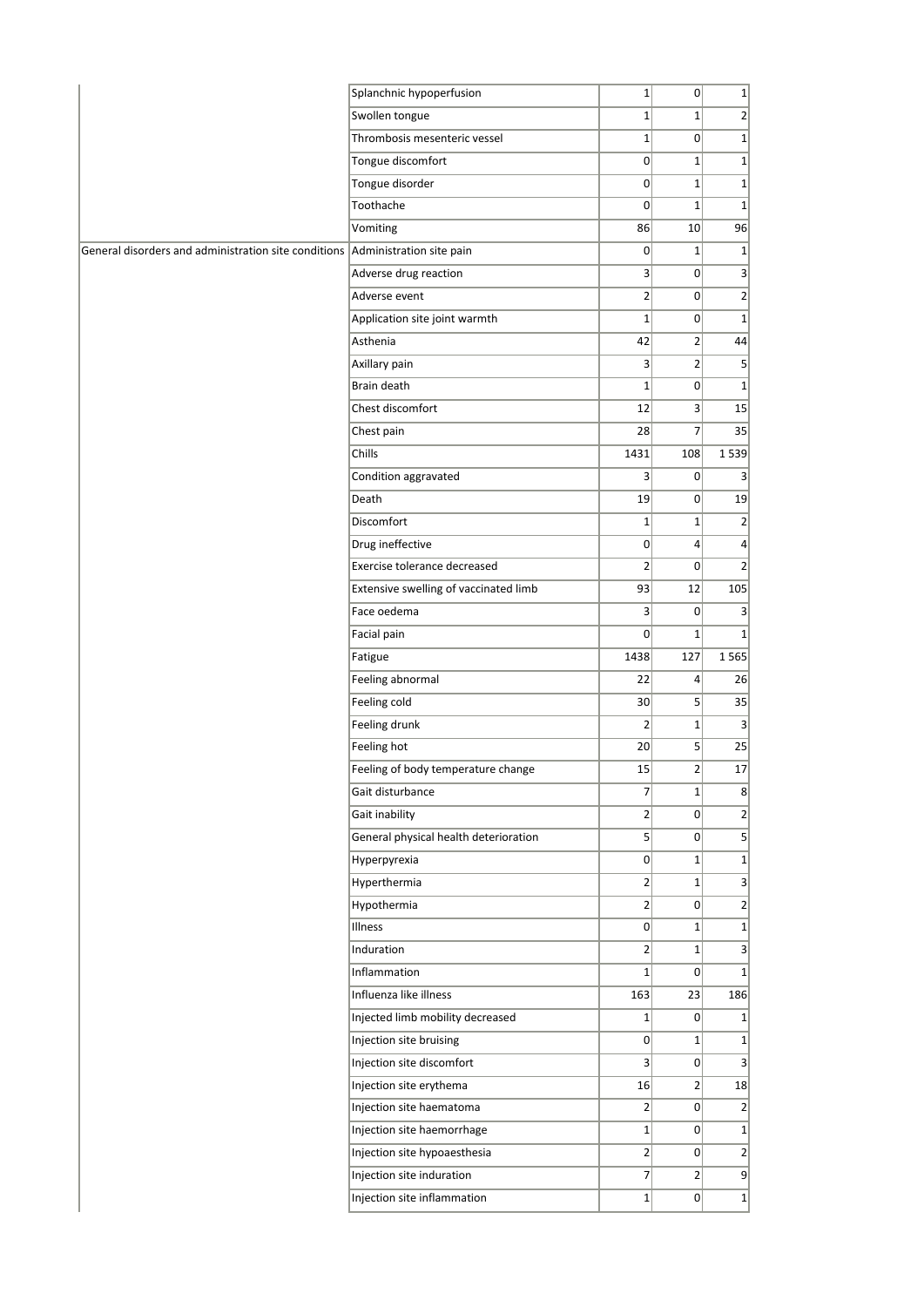|                         | Injection site movement impairment                      | $\overline{2}$   | $1\vert$                | $\vert$              |
|-------------------------|---------------------------------------------------------|------------------|-------------------------|----------------------|
|                         | Injection site necrosis                                 | $1\vert$         | $\overline{0}$          | 1                    |
|                         | Injection site oedema                                   | $1\vert$         | $\overline{0}$          | 1                    |
|                         | Injection site pain                                     | 109              | 10                      | 119                  |
|                         | Injection site paraesthesia                             | $1\vert$         | $\overline{0}$          | $1\vert$             |
|                         | Injection site phlebitis                                | $\overline{0}$   | $\mathbf 1$             | $1\vert$             |
|                         | Injection site pruritus                                 | $\overline{0}$   | $\overline{\mathbf{3}}$ | 3                    |
|                         | Injection site rash                                     | $1\vert$         | $\overline{0}$          | $1\vert$             |
|                         | Injection site reaction                                 | 701              | 51                      | 752                  |
|                         | Injection site swelling                                 | 19               | $\overline{3}$          | 22                   |
|                         | Injection site warmth                                   | 10               | 0                       | 10 <sup>1</sup>      |
|                         | Local reaction                                          | $1\vert$         | $\overline{0}$          | $1\vert$             |
|                         | Localised oedema                                        | $1\vert$         | $\overline{0}$          | $1\vert$             |
|                         | Malaise                                                 | 827              | 76                      | 903                  |
|                         | Mucosal inflammation                                    | 0                | $1\vert$                | $1\vert$             |
|                         | Multiple organ dysfunction syndrome                     | $1\vert$         | $\overline{0}$          | $1\vert$             |
|                         | No adverse event                                        | $1\vert$         | $\overline{0}$          | 1                    |
|                         | Oedema                                                  | 3 <sup>1</sup>   | 0                       | $\vert$ 3            |
|                         | Oedema peripheral                                       | 3                | $\overline{2}$          | $\overline{5}$       |
|                         | Pain                                                    | 25               | 13                      | 38                   |
|                         | Peripheral swelling                                     | 64               | $\overline{7}$          | 71                   |
|                         | Puncture site pain                                      | $\overline{0}$   | $\mathbf{1}$            | $1\vert$             |
|                         | Pyrexia                                                 | 1438             | 131                     | 1 5 6 9              |
|                         | Secretion discharge                                     | $1\vert$         | $\overline{0}$          | $1\vert$             |
|                         | Sensation of foreign body                               | $1\vert$         | $\overline{0}$          | $1\vert$             |
|                         | Sense of oppression                                     | $1\vert$         | $\overline{0}$          | 1                    |
|                         | Sick building syndrome                                  | 0                | $\overline{2}$          | $\overline{2}$       |
|                         | Sudden death                                            | 8                | 0                       | 8 <sup>1</sup>       |
|                         | Swelling                                                | $6\vert$         | $\overline{4}$          | 10 <sup>1</sup>      |
|                         | Swelling face                                           | $\overline{2}$   | 0                       | $\left  \right $     |
|                         | <b>Tenderness</b>                                       | $\overline{2}$   | $1\vert$                | 3                    |
|                         | Therapeutic response unexpected                         | 0                | $1\vert$                | $1\vert$             |
|                         | Thirst                                                  | 6 <sup>1</sup>   | $\overline{0}$          | 6 <sup>1</sup>       |
|                         | Tissue infiltration                                     | 0                | $1\vert$                | 1                    |
|                         | Unevaluable event                                       | $1\vert$         | $\mathbf{1}$            | $\overline{2}$       |
|                         |                                                         | $\overline{0}$   | $1\vert$                | $1\vert$             |
|                         | Vaccination site discharge                              | $1\vert$         | $\overline{0}$          |                      |
|                         | Vaccination site erythema<br>Vaccination site haematoma | $1\vert$         | $\overline{0}$          | $1\vert$<br>$1\vert$ |
|                         |                                                         |                  |                         |                      |
|                         | Vaccination site movement impairment                    | $1\vert$<br>2    | 0                       | 1<br>$\overline{7}$  |
|                         | Vaccination site pain                                   |                  | 5                       |                      |
| Hepatobiliary disorders | Gallbladder necrosis                                    | $1\vert$         | $\overline{0}$          | 1                    |
|                         | <b>Hepatic failure</b>                                  | $1\vert$         | $\overline{0}$          | $1\vert$             |
|                         | <b>Hepatic steatosis</b>                                | $1\vert$         | $\overline{0}$          | $1\vert$             |
|                         | Hepatitis                                               | $1\vert$         | 0                       | $1\vert$             |
|                         | Hyperbilirubinaemia                                     | $1\vert$         | $\overline{0}$          | $1\vert$             |
|                         | Liver disorder                                          | 2                | $\overline{0}$          | $\overline{2}$       |
|                         | Portal vein occlusion                                   | $1\vert$         | 0                       | $1\vert$             |
|                         | Portal vein thrombosis                                  | $\left 4\right $ | $\overline{0}$          | $\vert 4 \vert$      |
|                         | Venoocclusive liver disease                             | $1\vert$         | 0                       | $1\vert$             |
| Immune system disorders | Anaphylactic reaction                                   | 8                | $\left 4\right $        | 12                   |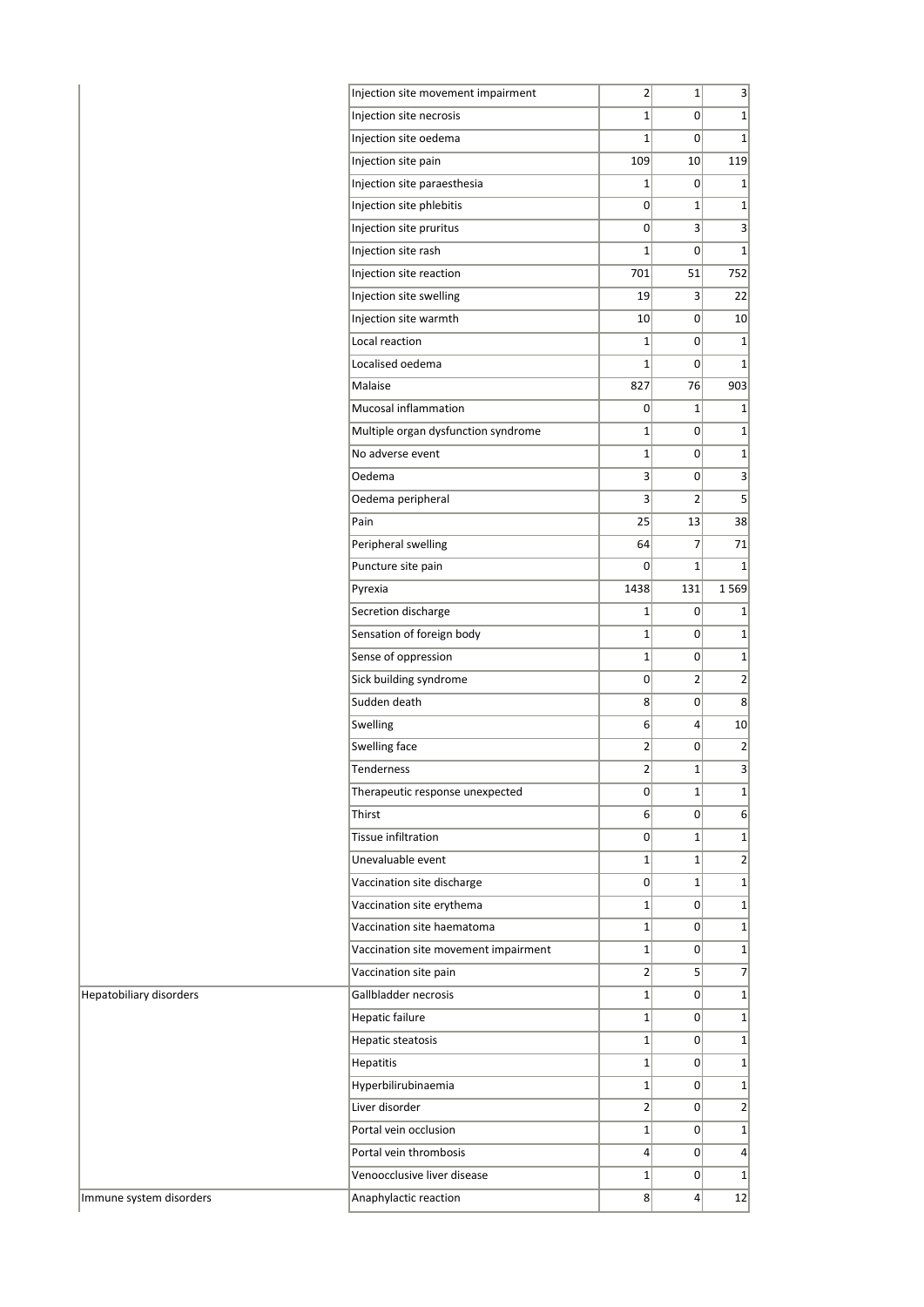|                                                | Anaphylactic shock          | $1\vert$       | 0               | $1\vert$         |
|------------------------------------------------|-----------------------------|----------------|-----------------|------------------|
|                                                | Autoimmune disorder         | 9              | $\overline{0}$  | 9                |
|                                                | Hypersensitivity            | 27             | 11              | 38               |
|                                                | Seasonal allergy            | $1\vert$       | 0               | $\mathbf{1}$     |
| Infections and infestations                    | Abscess                     | $\overline{0}$ | $1\overline{ }$ | $1\vert$         |
|                                                | <b>Brain abscess</b>        | $1\vert$       | $\overline{0}$  | $\mathbf{1}$     |
|                                                | Brain empyema               | 1              | 0               | $\mathbf{1}$     |
|                                                | <b>Bronchitis</b>           | 1              | 0               | $\mathbf{1}$     |
|                                                | COVID-19                    | 48             | $\overline{7}$  | 55               |
|                                                | COVID-19 pneumonia          | $\mathbf{1}$   | $\overline{0}$  | $\mathbf{1}$     |
|                                                | Cavernous sinus thrombosis  | $1\vert$       | 0               | $1\vert$         |
|                                                | Chronic sinusitis           | 1              | $\overline{0}$  | $1\vert$         |
|                                                | Conjunctivitis              | $1\vert$       | $\mathbf{1}$    | $\overline{2}$   |
|                                                | Conjunctivitis viral        | $\overline{0}$ | $1\overline{ }$ | $\mathbf{1}$     |
|                                                | Cystitis                    | $\mathbf{1}$   | $1\vert$        | $\overline{2}$   |
|                                                | <b>Diverticulitis</b>       | $1\vert$       | 0               | $1\vert$         |
|                                                | Ear infection               | $\overline{0}$ | $\mathbf{1}$    | $1\vert$         |
|                                                | Encephalitis                | $\mathsf{s}$   | 0               | 3                |
|                                                | Erysipelas                  | $\overline{0}$ | $\overline{2}$  | $\overline{2}$   |
|                                                | Eye infection               | $1\vert$       | $\overline{0}$  | $\mathbf{1}$     |
|                                                | Gastrointestinal infection  | 0              | $1\vert$        | $\mathbf{1}$     |
|                                                | Herpes zoster               | $\overline{2}$ | 11              | 13               |
|                                                | Infection                   | $\overline{0}$ | $1\overline{ }$ | $\mathbf{1}$     |
|                                                | Influenza                   | 14             | 11              | 25               |
|                                                | Injection site cellulitis   | 0              | $1\vert$        | $\mathbf{1}$     |
|                                                | Laryngitis                  | 1              | 0               | $1\vert$         |
|                                                | Lymphangitis                | 0              | $1\vert$        | $1\vert$         |
|                                                | Meningitis bacterial        | 1              | 0               | $\mathbf{1}$     |
|                                                | Nasopharyngitis             | 16             | 5 <sup>1</sup>  | 21               |
|                                                | Ophthalmic herpes zoster    | $\overline{0}$ | $1\vert$        | $\mathbf{1}$     |
|                                                | Oral herpes                 | 1              | 0               | $\mathbf{1}$     |
|                                                | Pharyngitis                 | 0              | $\overline{2}$  | $\mathbf{2}$     |
|                                                | Pneumonia                   | $1\vert$       | 0               | $1\vert$         |
|                                                | Pneumonia bacterial         | $1\vert$       | $\overline{0}$  | $1\vert$         |
|                                                | Pyelonephritis              | $1\vert$       | 0               | $1\vert$         |
|                                                | Pyelonephritis acute        | $1\vert$       | 0               | $1\vert$         |
|                                                | Respiratory tract infection | $1\vert$       | $\overline{0}$  | $\mathbf{1}$     |
|                                                | Sepsis                      | $\overline{2}$ | 0               | $\overline{2}$   |
|                                                | Septic shock                | $2\vert$       | $\overline{0}$  | $\overline{2}$   |
|                                                | Sinusitis                   | $\mathbf{2}$   | 0               | $\left  \right $ |
|                                                | Streptococcal infection     | $1\vert$       | $\overline{0}$  | $\mathbf{1}$     |
|                                                | Subcutaneous abscess        | 0              | 1               | $1\vert$         |
|                                                | Suspected COVID-19          | $\overline{0}$ | $1\vert$        | $1\vert$         |
|                                                | Sweating fever              | 0              | $1\vert$        | $1\vert$         |
|                                                | Tooth abscess               | 1              | 0               | $1\vert$         |
|                                                | Urinary tract infection     | $\mathbf{2}$   | $1\vert$        | $\vert$ 3        |
|                                                | Vestibular neuronitis       | $1\vert$       | 0               | $\mathbf{1}$     |
|                                                | Viral myocarditis           | $1\vert$       | 0               | $\mathbf{1}$     |
| Injury, poisoning and procedural complications | Contusion                   | $\overline{7}$ | 8 <sup>2</sup>  | 15               |
|                                                | Epicondylitis               | $1\vert$       | $\overline{0}$  | 1                |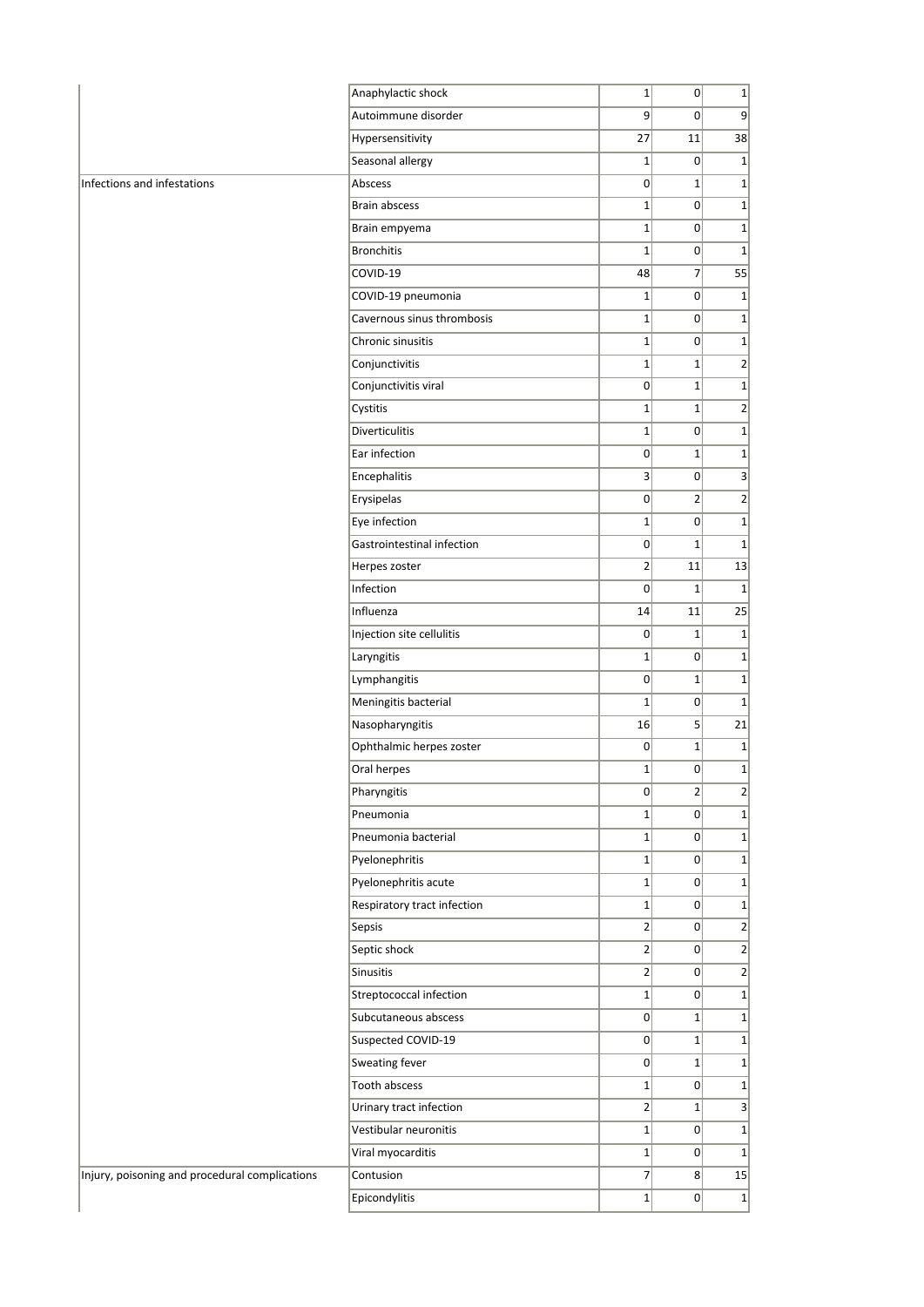|                | Exposure during pregnancy                       | $\overline{0}$ | $\overline{2}$  | $\overline{2}$  |
|----------------|-------------------------------------------------|----------------|-----------------|-----------------|
|                | Exposure via breast milk                        | $\overline{0}$ | $1\vert$        | 1               |
|                | Fall                                            | 9              | $1\vert$        | 10              |
|                | Head injury                                     | $\mathbf{1}$   | $\overline{0}$  | $1\vert$        |
|                | Inappropriate schedule of product               | $\overline{0}$ | $\mathbf 1$     | $1\vert$        |
|                | Incorrect route of product administration       | $\mathbf{1}$   | $\overline{4}$  | 5 <sup>2</sup>  |
|                | Intentional dose omission                       | $\mathbf{1}$   | $\Omega$        | $1\vert$        |
|                | Kidney rupture                                  | $\mathbf{1}$   | $\Omega$        | $1\vert$        |
|                | Limb injury                                     | $\overline{0}$ | $1\vert$        | 1               |
|                | Maternal exposure during breast feeding         | 2              | 4               | 6 <sup>1</sup>  |
|                | <b>Medication error</b>                         | $1\vert$       | $\overline{3}$  | $\vert 4 \vert$ |
|                | Off label use                                   | $\mathbf{1}$   | $\overline{2}$  | 3               |
|                | Product administered at inappropriate site      | $\overline{0}$ | $\mathbf 1$     | $1\vert$        |
|                | Product administration error                    | $\overline{0}$ | $\mathbf 1$     | 1               |
|                | Synovial rupture                                | $\mathbf{1}$   | $\overline{0}$  | $1\vert$        |
|                | Vascular injury                                 | $1\vert$       | $\Omega$        | $1\vert$        |
|                | Vasoplegia syndrome                             | $\mathbf{1}$   | $\Omega$        | $1\vert$        |
|                | Venous injury                                   | $\overline{0}$ | 1               | $1\vert$        |
|                | Wrong product administered                      | $\overline{0}$ | $\mathbf 1$     | $1\vert$        |
| Investigations | Activated partial thromboplastin time prolonged | $\mathbf 1$    | $\overline{0}$  | $1\vert$        |
|                | Alanine aminotransferase increased              | $\mathbf{1}$   | $\overline{0}$  | 1               |
|                | Anti-platelet antibody                          | $\mathbf{1}$   | $\overline{0}$  | $1\vert$        |
|                | Antibody test negative                          | $\overline{0}$ | $1\vert$        | $1\vert$        |
|                | Aspartate aminotransferase increased            | $\mathbf{1}$   | $\overline{0}$  | $1\vert$        |
|                | Babinski reflex test                            | $\mathbf{1}$   | $\overline{0}$  | $1\vert$        |
|                |                                                 |                |                 |                 |
|                | Blood albumin decreased                         | $\mathbf{1}$   | $\Omega$        | $1\vert$        |
|                | Blood alkaline phosphatase increased            | $\mathbf{1}$   | $\Omega$        | $1\vert$        |
|                | Blood bilirubin increased                       | $\mathbf{1}$   | 0               | 1               |
|                | Blood fibrinogen decreased                      | $\overline{2}$ | $\overline{0}$  | $\overline{2}$  |
|                | Blood fibrinogen increased                      | $\mathbf{1}$   | $\overline{0}$  | $1\vert$        |
|                | Blood glucose abnormal                          | $\mathbf{1}$   | $\Omega$        | $1\vert$        |
|                | Blood glucose increased                         | $\mathbf 1$    | 0               | $1\vert$        |
|                | Blood pressure decreased                        | 12             | $1\vert$        | 13              |
|                | Blood pressure diastolic increased              | $\overline{0}$ | $1\overline{ }$ | $1\vert$        |
|                | Blood pressure increased                        | 9              | 2               | 11              |
|                | Body temperature abnormal                       | $\overline{0}$ | $1\vert$        | $1\vert$        |
|                | Body temperature decreased                      | $\overline{2}$ | $1\vert$        | 3 <sup>1</sup>  |
|                | Body temperature increased                      | $6 \mid$       | 3 <sup>2</sup>  | 9 <sup>°</sup>  |
|                | C-reactive protein increased                    | 13             | $1\vert$        | 14              |
|                | Capillary nail refill test abnormal             | $1\vert$       | 0               | $1\vert$        |
|                | Coagulation factor increased                    | $\mathbf{1}$   | 0               | $1\vert$        |
|                | Ejection fraction decreased                     | $1\vert$       | 0               | $1\vert$        |
|                | Fibrin D dimer decreased                        | $\overline{0}$ | $1\vert$        | $1\vert$        |
|                | Fibrin D dimer increased                        | 20             | $\overline{3}$  | 23              |
|                | Gamma-glutamyltransferase increased             | 1              | 0               | $1\vert$        |
|                | General physical condition abnormal             | $\overline{2}$ | 0               | $\overline{2}$  |
|                | Haematocrit decreased                           | $1\vert$       | $\Omega$        | $1\vert$        |
|                | Haematocrit increased                           | $1\vert$       | 0               | $1\vert$        |
|                | Haemoglobin decreased                           | $1\vert$       | $\overline{0}$  | $1\vert$        |
|                | Heart rate abnormal                             | $\overline{0}$ | $1\overline{ }$ | 1               |
|                |                                                 |                |                 |                 |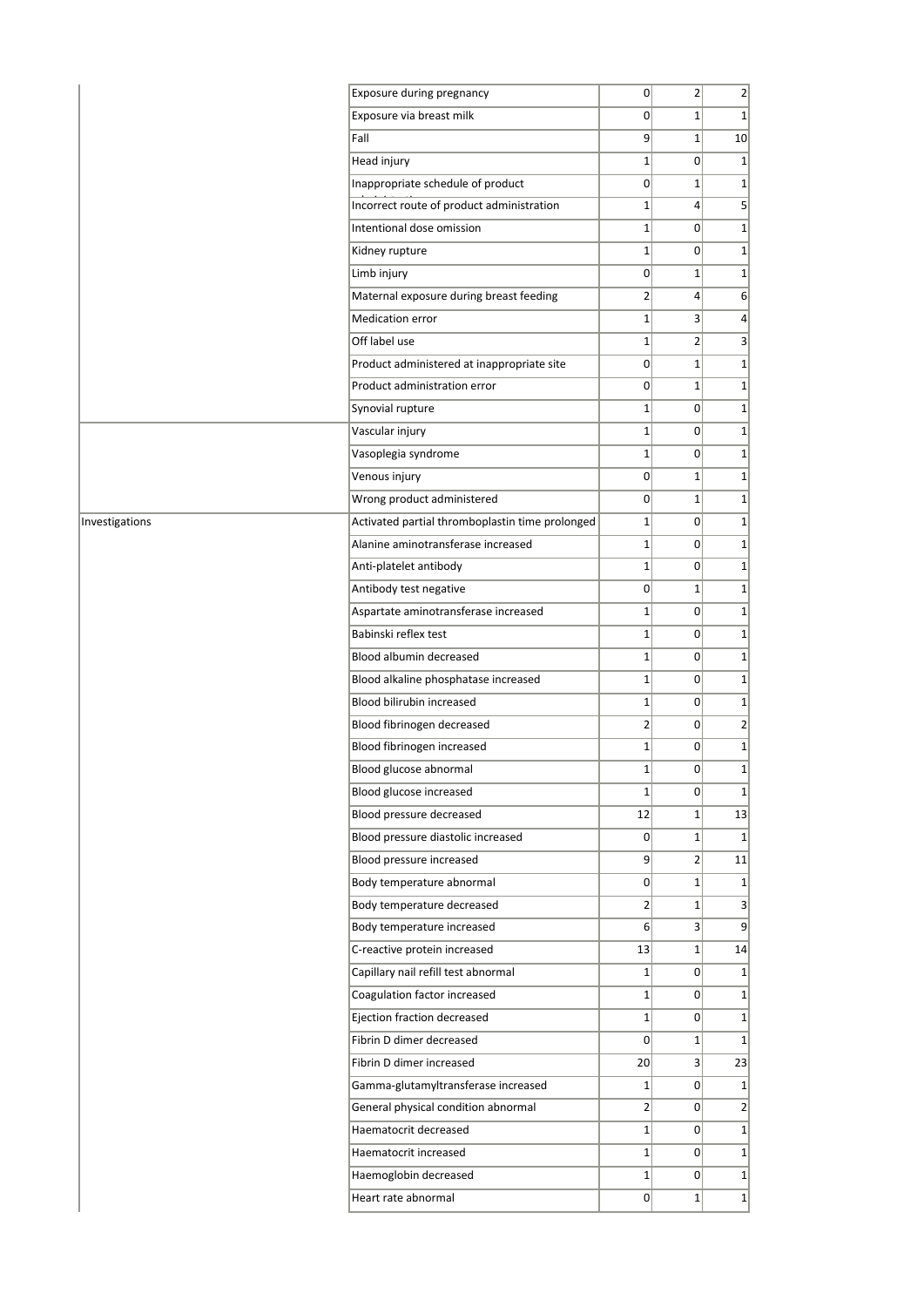|                                                 | Heart rate decreased                           | $1\vert$        | $\overline{0}$ | $1\vert$        |
|-------------------------------------------------|------------------------------------------------|-----------------|----------------|-----------------|
|                                                 | Heart rate increased                           | 25              | 7 <sup>1</sup> | 32              |
|                                                 | Heart rate irregular                           | $\overline{0}$  | $1\vert$       | $1\vert$        |
|                                                 | Heart rate normal                              | $1\vert$        | $\Omega$       | $1\vert$        |
|                                                 | Heparin-induced thrombocytopenia test positive | 5 <sup>1</sup>  | $\overline{0}$ | 5 <sup>2</sup>  |
|                                                 | Homans' sign negative                          | $\overline{0}$  | $1\vert$       | $1\vert$        |
|                                                 | Interleukin level increased                    | $1\vert$        | $\overline{0}$ | $1\vert$        |
|                                                 | International normalised ratio increased       | $1\vert$        | $\overline{0}$ | $1\vert$        |
|                                                 | Intestinal transit time abnormal               | $\overline{0}$  | $1\vert$       | $1\vert$        |
|                                                 | Liver function test abnormal                   | $\overline{2}$  | $\overline{0}$ | $\overline{2}$  |
|                                                 | Lymphocyte count decreased                     | 0               | 1              | $1\vert$        |
|                                                 | Neurological examination abnormal              | $1\vert$        | $\overline{0}$ | $1\vert$        |
|                                                 | Oxygen saturation decreased                    | $\vert 3 \vert$ | 0              | 3               |
|                                                 | Platelet count decreased                       | 5               | $\overline{0}$ | $\vert$         |
|                                                 | Platelet count increased                       | $1\vert$        | $\overline{0}$ | $1\vert$        |
|                                                 | Platelet factor 4 increased                    | $\overline{0}$  | $1\vert$       | $1\vert$        |
|                                                 | Procalcitonin increased                        | $1\vert$        | $\overline{0}$ | $1\vert$        |
|                                                 | Progesterone decreased                         | $\overline{0}$  | 1              | $1\vert$        |
|                                                 | Red blood cell count decreased                 | $1\vert$        | $1\vert$       | 2               |
|                                                 | Red blood cell count increased                 | $\overline{0}$  | $1\vert$       | $1\vert$        |
|                                                 | Red blood cell sedimentation rate increased    | $1\vert$        | $\overline{0}$ | $1\vert$        |
|                                                 | Respiratory rate decreased                     | $\overline{0}$  | $1\vert$       | $1\vert$        |
|                                                 | SARS-CoV-2 antibody test negative              | 0               | $\overline{3}$ | 3               |
|                                                 | SARS-CoV-2 test negative                       | $\overline{0}$  | $1\vert$       | $1\vert$        |
|                                                 | SARS-CoV-2 test positive                       | $\overline{0}$  | $1\vert$       | $1\vert$        |
|                                                 | Troponin T increased                           | $\mathbf 1$     | $\overline{0}$ | $1\vert$        |
|                                                 | Troponin increased                             | $\overline{2}$  | 0              | $\overline{2}$  |
|                                                 | Venous pressure increased                      | $1\vert$        | 0              | $1\vert$        |
|                                                 | Weight decreased                               | 5 <sup>1</sup>  | $1\vert$       | 6               |
|                                                 | White blood cell count decreased               | $\overline{0}$  | 1              | $1\vert$        |
| Metabolism and nutrition disorders              | Decreased appetite                             | 69              | 7              | 76              |
|                                                 | Dehydration                                    | $\overline{2}$  | 0              | $\overline{2}$  |
|                                                 | Feeding disorder                               | $1\vert$        | $\overline{0}$ | $1\vert$        |
|                                                 | Fluid retention                                | $1\vert$        | $1\vert$       | $\overline{2}$  |
|                                                 | Gout                                           | $\mathbf 1$     | $\overline{0}$ | $1\vert$        |
|                                                 | Hyperglycaemia                                 | $1\vert$        | $\overline{0}$ | $1\vert$        |
|                                                 | Hyperkalaemia                                  | $1\vert$        | $\overline{0}$ | $1\vert$        |
|                                                 | Hypoglycaemia                                  | $1\vert$        | $\overline{0}$ | $1\vert$        |
|                                                 | Hypovolaemia                                   | $1\vert$        | $\overline{0}$ | $1\vert$        |
|                                                 | Lactic acidosis                                | $\overline{2}$  | 0              | 2               |
|                                                 | Mineral deficiency                             | $1\vert$        | $\overline{0}$ | $1\vert$        |
|                                                 | Oligodipsia                                    | $1\vert$        | 0              | $1\vert$        |
|                                                 | Vitamin D deficiency                           | $\mathbf 1$     | 0              | $1\vert$        |
| Musculoskeletal and connective tissue disorders | Acute aseptic arthritis                        | $1\vert$        | 0              | 1               |
|                                                 | Arthralgia                                     | 651             | 57             | 708             |
|                                                 | Arthritis                                      | $\vert 4 \vert$ | 0              | $\vert 4 \vert$ |
|                                                 | Back pain                                      | 30 <sup>2</sup> | 8              | 38              |
|                                                 | Bone pain                                      | $\overline{2}$  | 0              | $\overline{2}$  |
|                                                 | Connective tissue disorder                     | $\overline{0}$  | 1              | $1\vert$        |
|                                                 | Fibromyalgia                                   | $1\vert$        | $\overline{0}$ | $1\vert$        |
|                                                 |                                                |                 |                |                 |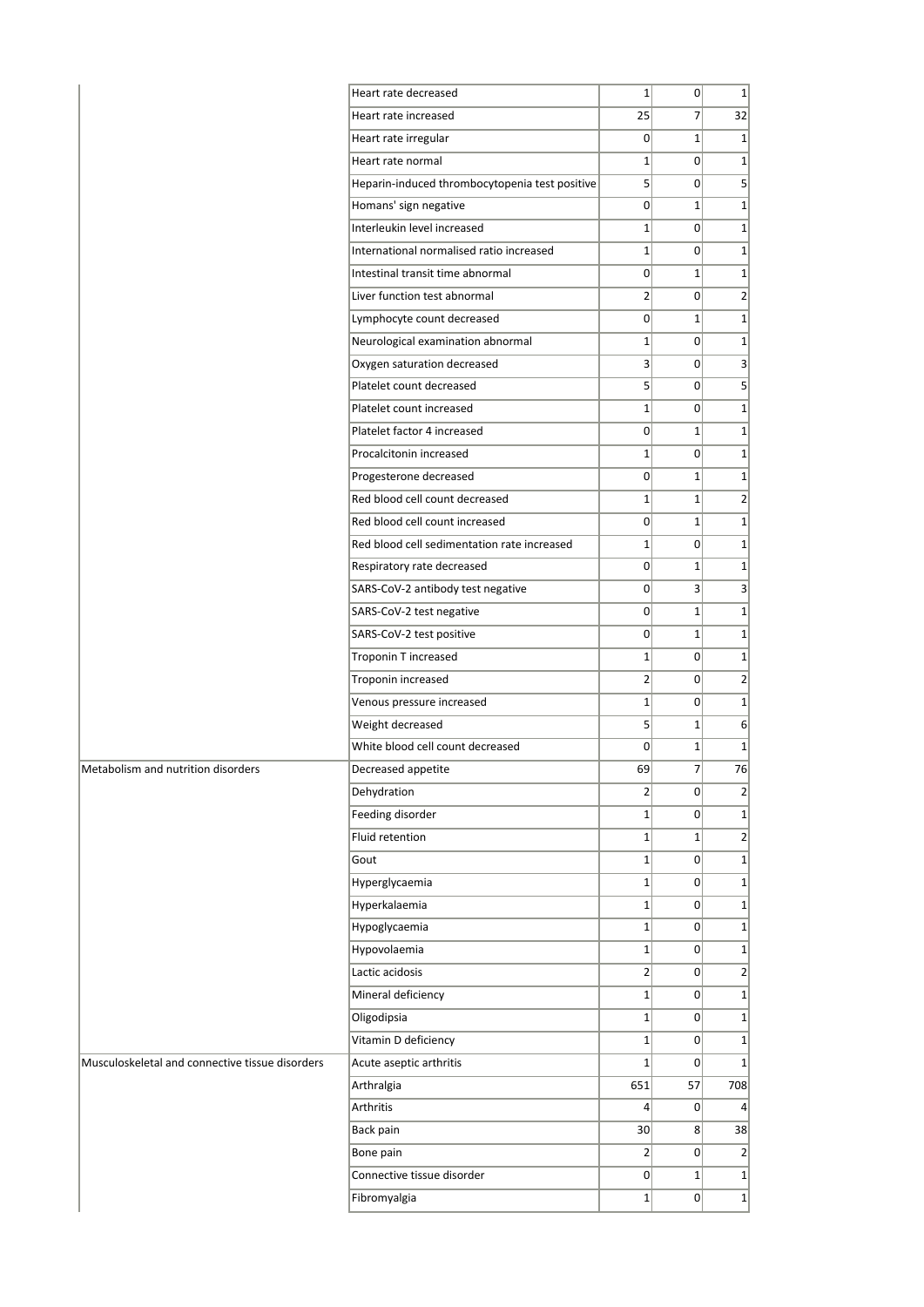|                                                   | Jaw disorder                     | 0              | $1\overline{ }$ | $1\,$          |
|---------------------------------------------------|----------------------------------|----------------|-----------------|----------------|
|                                                   | Joint stiffness                  | $\mathbf{1}$   | $1\overline{ }$ | $\overline{2}$ |
|                                                   | Joint swelling                   | $\overline{0}$ | $\overline{2}$  | $\overline{2}$ |
|                                                   | Limb discomfort                  | 15             | 3               | 18             |
|                                                   | Muscle contracture               | $\mathbf 1$    | 0               | $\mathbf{1}$   |
|                                                   | Muscle discomfort                | $1\vert$       | $\Omega$        | $\mathbf{1}$   |
|                                                   | Muscle spasms                    | 16             | $1\vert$        | 17             |
|                                                   | Muscle swelling                  | $\mathbf{1}$   | 0               | $\mathbf{1}$   |
|                                                   | Muscle twitching                 | $\overline{2}$ | 0               | $\overline{2}$ |
|                                                   | Muscular weakness                | 15             | 6               | 21             |
|                                                   | Musculoskeletal pain             | $\overline{0}$ | $1\overline{ }$ | $\mathbf{1}$   |
|                                                   | Musculoskeletal stiffness        | 64             | 6               | 70             |
|                                                   | Myalgia                          | 1221           | 114             | 1 3 3 5        |
|                                                   | Myosclerosis                     | $\mathbf{1}$   | 0               | 1              |
|                                                   | Neck pain                        | 20             | $\overline{3}$  | 23             |
|                                                   | Osteoarthritis                   | $\overline{2}$ | $1\overline{ }$ | 3              |
|                                                   | Pain in extremity                | 77             | 24              | 101            |
|                                                   | Polyarthritis                    | $\mathbf{1}$   | 0               | $\mathbf{1}$   |
|                                                   | Polymyalgia rheumatica           | $\mathbf{1}$   | 0               | $\mathbf{1}$   |
|                                                   | Spinal deformity                 | $\overline{0}$ | $1\overline{ }$ | $\mathbf{1}$   |
|                                                   | Spinal pain                      | $\Omega$       | $1\overline{ }$ | 1              |
|                                                   | Still's disease                  | $\mathbf{1}$   | 0               | $\mathbf{1}$   |
| Neoplasms benign, malignant and unspecified (incl | Haemangioma of liver             | $1\vert$       | 0               | $\mathbf{1}$   |
| cysts and polyps)                                 | Neoplasm malignant               | $\mathbf{1}$   | 0               | $\mathbf{1}$   |
| Nervous system disorders                          | Ageusia                          | $\overline{4}$ | $\Omega$        | $\overline{4}$ |
|                                                   | Altered state of consciousness   | $\overline{4}$ | $1\overline{ }$ | 5              |
|                                                   | Amnesia                          | 6              | 0               | 6              |
|                                                   | Anosmia                          | 3              | 0               | 3              |
|                                                   | Aphasia                          | $\overline{7}$ | 0               | 7              |
|                                                   | Areflexia                        | $\mathbf{1}$   | 0               | $\mathbf{1}$   |
|                                                   | Balance disorder                 | 10             | $\overline{2}$  | 12             |
|                                                   | Bell's palsy                     | $1\vert$       | $\overline{0}$  | $\mathbf{1}$   |
|                                                   | Brain oedema                     | $\overline{3}$ | 0               | 3              |
|                                                   | <b>Burning sensation</b>         | 4              | 0               | 4              |
|                                                   | Carotid artery thrombosis        | $\mathbf 1$    | 0               | $1\,$          |
|                                                   | Cerebellar infarction            | $1\vert$       | 0               | $\mathbf{1}$   |
|                                                   | Cerebellar stroke                | $1\vert$       | 0               | $\mathbf 1$    |
|                                                   | Cerebral haemorrhage             | 10             | 0               | 10             |
|                                                   | Cerebral infarction              | $\vert$        | 0               | 4              |
|                                                   | Cerebral ischaemia               | $\overline{2}$ | 0               | $\overline{2}$ |
|                                                   | Cerebral mass effect             | $1\vert$       | 0               | $\mathbf{1}$   |
|                                                   | Cerebral thrombosis              | $\overline{4}$ | 0               | $\overline{a}$ |
|                                                   | Cerebral venous sinus thrombosis | $\mathbf{1}$   | 0               | $\mathbf{1}$   |
|                                                   | Cerebrovascular accident         | 10             | 0               | 10             |
|                                                   | Cervical radiculopathy           | $\overline{0}$ | $1\vert$        | $\mathbf{1}$   |
|                                                   | Coma                             | $\vert$        | 0               | 3              |
|                                                   | Dementia Alzheimer's type        | $1\vert$       | 0               | $\mathbf{1}$   |
|                                                   | Depressed level of consciousness | 4              | 0               | 4              |
|                                                   |                                  |                |                 |                |
|                                                   | Diplegia                         | $\overline{2}$ | 0               | $\overline{2}$ |
|                                                   | Disturbance in attention         | $\overline{9}$ | 2               | 11             |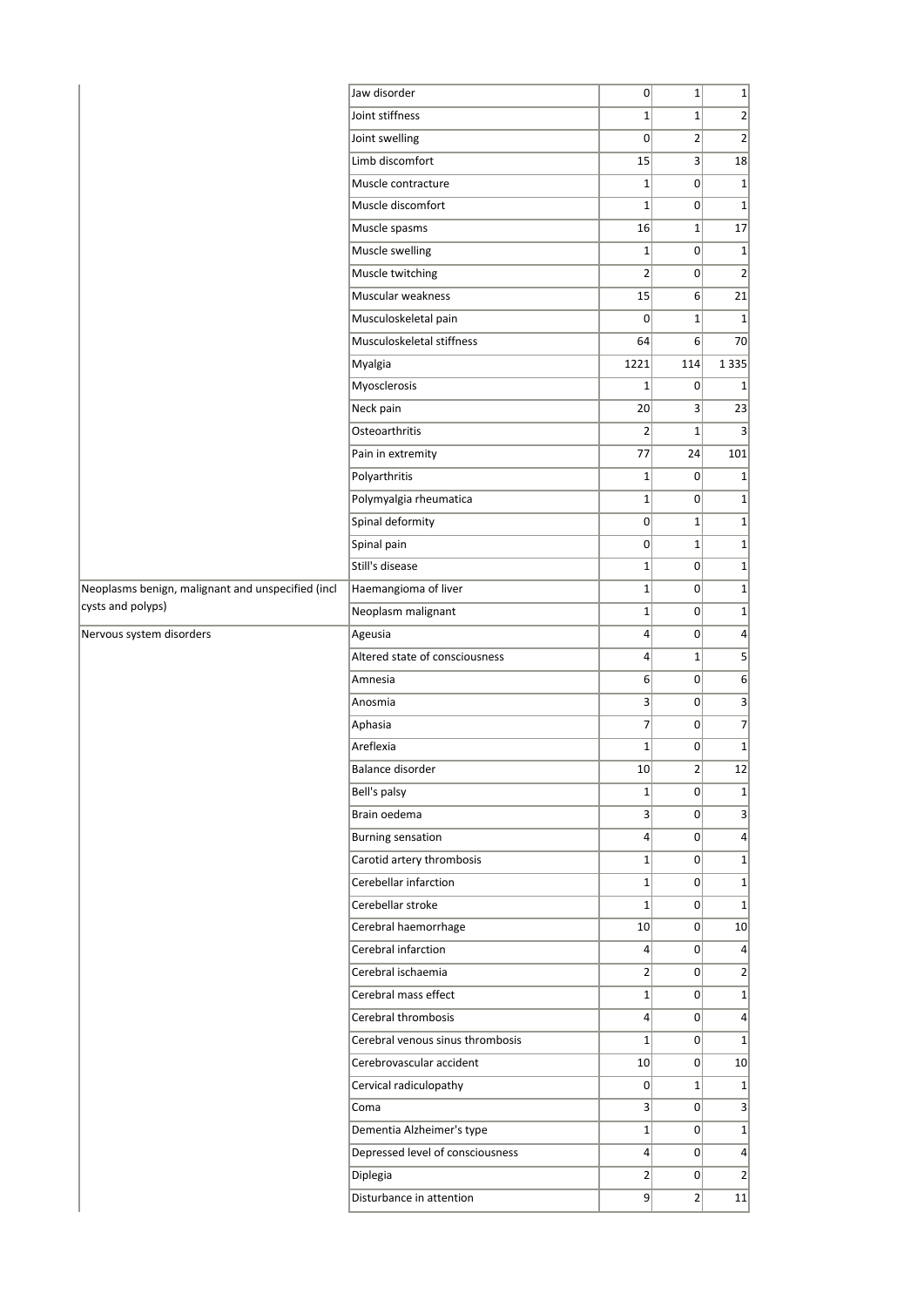| <b>Dizziness</b>                | 60   | 14  | 74             |
|---------------------------------|------|-----|----------------|
| Dizziness postural              | 1    | 0   | 1              |
| Dysarthria                      | 5    | 0   | 5              |
| Dysgeusia                       | 6    | 1   | 7              |
| Dyskinesia                      | 2    | 0   | 2              |
| Dysstasia                       | 0    | 1   | 1              |
| Electric shock sensation        | 1    | 0   | $\mathbf{1}$   |
| Epilepsy                        | 3    | 0   | 3              |
| Facial nerve disorder           | 1    | 0   | 1              |
| Facial paralysis                | 10   | 1   | 11             |
| Formication                     | 0    | 1   | 1              |
| Guillain-Barre syndrome         | 7    | 0   | 7              |
| Head discomfort                 | 6    | 4   | 10             |
| Headache                        | 1495 | 153 | 1648           |
| Hemianopia                      | 1    | 0   | 1              |
| Hemiparaesthesia                | 0    | 1   | $\mathbf{1}$   |
| Hemiparesis                     | 2    | 1   | 3              |
| Hemiplegia                      | 6    | 0   | 6              |
| Hyperaesthesia                  | 4    | 0   | 4              |
| Hyperreflexia                   | 1    | 0   | $\mathbf{1}$   |
| Hypersomnia                     | 0    | 1   | 1              |
| Hypoaesthesia                   | 17   | 8   | 25             |
| Hypokinesia                     | 1    | 0   | $\mathbf 1$    |
| Intracranial pressure increased | 1    | 0   | $\mathbf 1$    |
| Ischaemic cerebral infarction   | 1    | 0   | 1              |
| Ischaemic stroke                | 3    | 0   | 3              |
| Leukoencephalopathy             | 1    | 0   | $\mathbf{1}$   |
| Loss of consciousness           | 12   | 2   | 14             |
| Memory impairment               | 4    | 2   | 6              |
| Meningism                       | 0    | 1   | 1              |
| Migraine                        | 26   | 1   | 27             |
| Migraine with aura              | 1    | 0   | 1              |
| Monoplegia                      | 3    | 0   | 3              |
| Motor dysfunction               | 1    | 0   | $\mathbf{1}$   |
| Muscle contractions involuntary | 1    | 0   | $\mathbf{1}$   |
| Muscle tone disorder            | 1    | 0   | 1              |
| Nervous system disorder         | 46   | 9   | 55             |
| Neuralgia                       | 3    | 0   | 3              |
| Neuropathy peripheral           | 1    | 0   | $\mathbf{1}$   |
| Nystagmus                       | 1    | 0   | $\mathbf{1}$   |
| Pachymeningitis                 | 1    | 0   | 1              |
| Paraesthesia                    | 22   | 8   | 30             |
| Paralysis                       | 1    | 0   | $\mathbf{1}$   |
| Paraparesis                     | 1    | 0   | $\mathbf 1$    |
| Paraplegia                      | 1    | 0   | $\mathbf{1}$   |
| Paresis                         | 2    | 0   | $\overline{2}$ |
| Petit mal epilepsy              | 1    | 0   | 1              |
| Presyncope                      | 1    | 1   | $\overline{2}$ |
| Restless legs syndrome          | 4    | 0   | 4              |
| Retrograde amnesia              | 1    | 0   | $\mathbf{1}$   |
|                                 |      |     |                |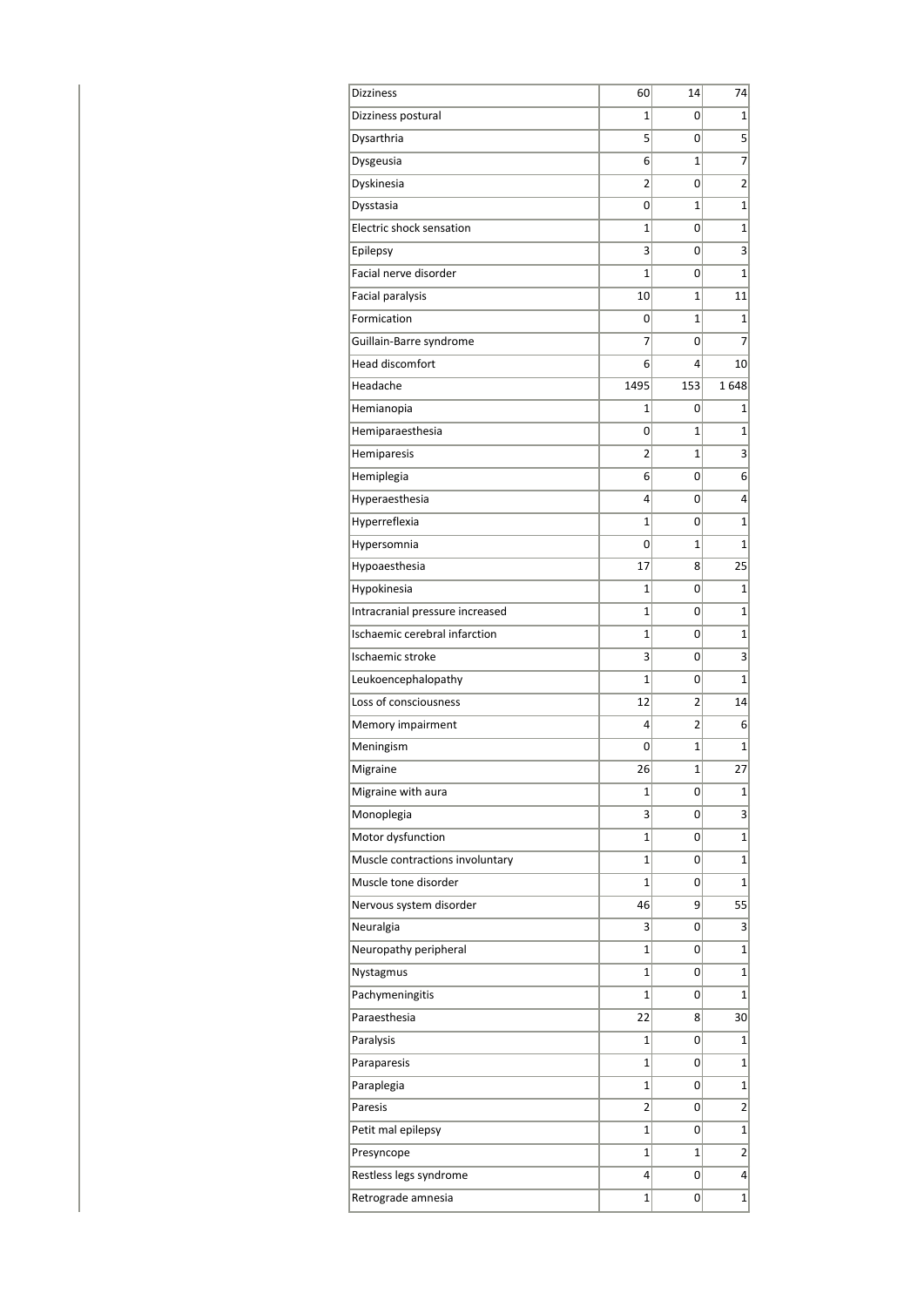|                                                | Sedation                               | $1\vert$        | 0               | $\mathbf{1}$   |
|------------------------------------------------|----------------------------------------|-----------------|-----------------|----------------|
|                                                | Seizure                                | 17              | 6               | 23             |
|                                                | Sensory loss                           | $\overline{2}$  | $1\vert$        | 3              |
|                                                | Somnolence                             | 12              | $\overline{2}$  | 14             |
|                                                | Speech disorder                        | $\vert 4 \vert$ | $\mathbf{1}$    | 5              |
|                                                | Spinal cord infarction                 | $1\vert$        | $\overline{0}$  | $1\,$          |
|                                                | Spinal cord ischaemia                  | $1\vert$        | $\overline{0}$  | $\mathbf{1}$   |
|                                                | Superior sagittal sinus thrombosis     | $\mathbf{1}$    | $\overline{0}$  | $\mathbf 1$    |
|                                                | Syncope                                | 16              | 8               | 24             |
|                                                | Taste disorder                         | $\overline{2}$  | $\overline{3}$  | 5              |
|                                                | Transient ischaemic attack             | 3               | $\Omega$        | 3              |
|                                                | Transverse sinus thrombosis            | 3               | $\Omega$        | 3              |
|                                                | Tremor                                 | 22              | $\overline{7}$  | 29             |
|                                                | Unresponsive to stimuli                | 5               | $\overline{0}$  | 5              |
| Pregnancy, puerperium and perinatal conditions | Abortion spontaneous                   | $\overline{2}$  | $\overline{0}$  | $\overline{2}$ |
|                                                | Foetal death                           | $1\vert$        | $\overline{0}$  | $\mathbf{1}$   |
|                                                | Preterm premature rupture of membranes | $1\vert$        | $\overline{0}$  | $\mathbf 1$    |
| Product issues                                 | Oversensing                            | $\overline{2}$  | $\overline{0}$  | $\overline{2}$ |
| Psychiatric disorders                          | Agitation                              | 5               | $\overline{0}$  | 5              |
|                                                | Anxiety                                | 3               | $1\vert$        | $\overline{4}$ |
|                                                | Apathy                                 | $\overline{2}$  | $\overline{0}$  | $\overline{2}$ |
|                                                | Confusional state                      | 19              | $\overline{0}$  | 19             |
|                                                | Daydreaming                            | $\overline{2}$  | $\overline{2}$  | 4              |
|                                                | Delirium                               | $\overline{2}$  | 0               | $\overline{2}$ |
|                                                | Delusion                               | $\overline{0}$  | $1\overline{ }$ | $\mathbf 1$    |
|                                                | Depressed mood                         | $\overline{0}$  | $\overline{2}$  | $\overline{2}$ |
|                                                | Depression                             | $1\vert$        | $\overline{0}$  | $\mathbf{1}$   |
|                                                | Disorientation                         | $\overline{2}$  | 0               | $\overline{2}$ |
|                                                | Dissociation                           | $\overline{0}$  | $1\vert$        | $\mathbf 1$    |
|                                                | Eating disorder                        | $\mathbf{1}$    | $\overline{0}$  | $\mathbf 1$    |
|                                                | <b>Emotional poverty</b>               | $1\vert$        | $\overline{0}$  | $\mathbf{1}$   |
|                                                | Fear of death                          | $1\vert$        | 0               | $\mathbf{1}$   |
|                                                | Feeling of despair                     | $1\vert$        | 0               | $\mathbf 1$    |
|                                                | Hallucination                          | $1\vert$        | $1\vert$        | $\overline{2}$ |
|                                                | Hallucination, visual                  | $1\vert$        | $\overline{0}$  | $\mathbf{1}$   |
|                                                | Initial insomnia                       | $1\vert$        | 0               | $\mathbf 1$    |
|                                                | Insomnia                               | 32              | $\overline{4}$  | 36             |
|                                                | Nervousness                            | $1\vert$        | $\overline{0}$  | $\mathbf{1}$   |
|                                                | Nightmare                              | $1\vert$        | $1\vert$        | $\overline{2}$ |
|                                                | Panic attack                           | $1\vert$        | 0               | $\mathbf{1}$   |
|                                                | Phonophobia                            | $1\vert$        | $\Omega$        | $\mathbf 1$    |
|                                                | Psychomotor retardation                | $1\vert$        | $\Omega$        | $\mathbf 1$    |
|                                                | Restlessness                           | 3               | $\overline{0}$  | 3              |
|                                                | Sleep disorder                         | $1\vert$        | 0               | $1\,$          |
|                                                | <b>Stress</b>                          | $1\vert$        | 0               | $\mathbf 1$    |
|                                                | Tension                                | 0               | $1\vert$        | $\mathbf 1$    |
| Renal and urinary disorders                    | Acute kidney injury                    | $\vert 4 \vert$ | $\Omega$        | $\overline{4}$ |
|                                                | <b>Bladder dysfunction</b>             | $1\vert$        | 0               | $\mathbf 1$    |
|                                                | Calculus urinary                       | $1\vert$        | 0               | $\mathbf 1$    |
|                                                | Chromaturia                            | $1\vert$        | 0               | $\mathbf{1}$   |
|                                                |                                        |                 |                 |                |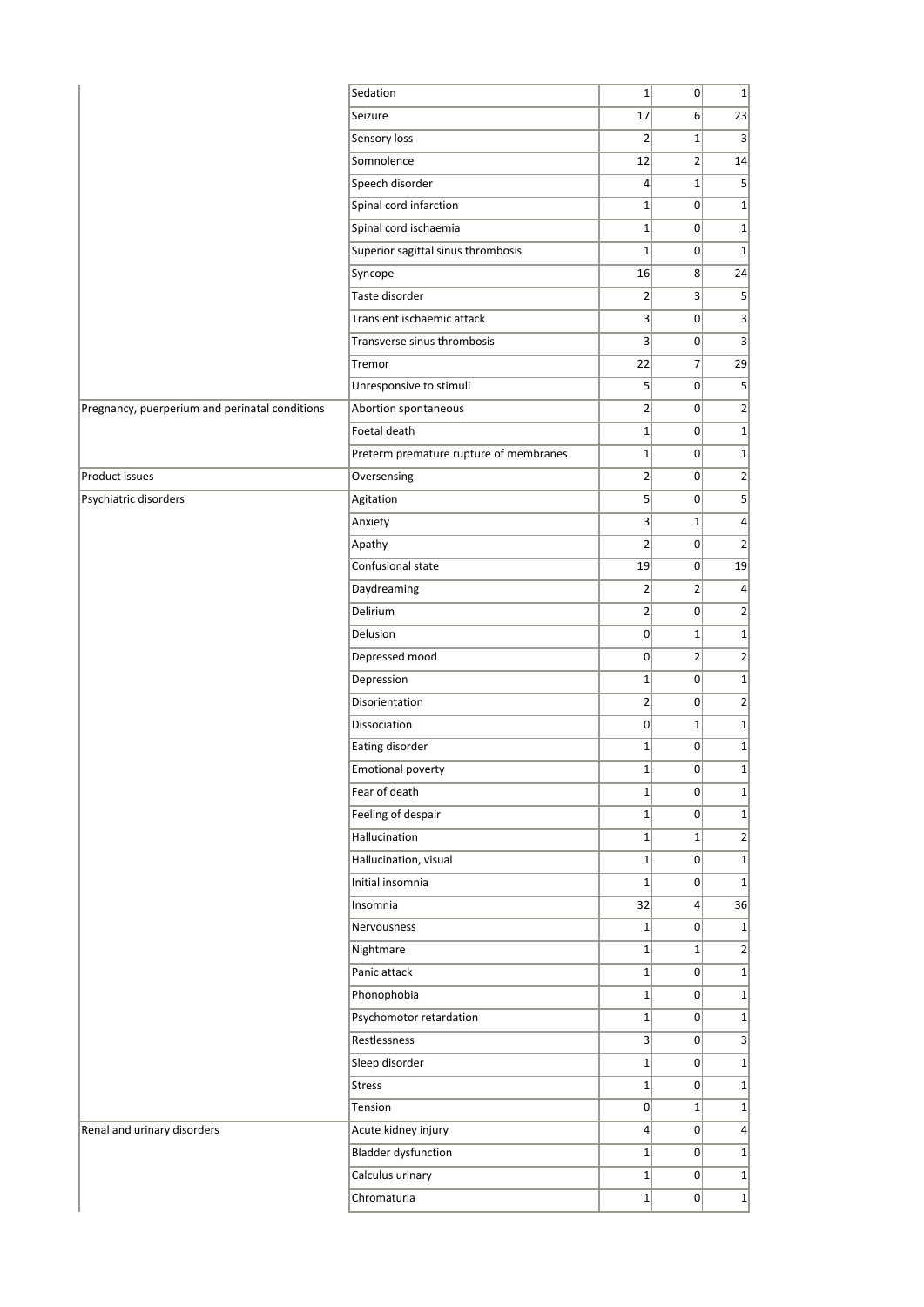| $\overline{2}$<br>Haematuria<br>$1\vert$<br>$1\vert$<br>$1\vert$<br>$\overline{0}$<br>Hydronephrosis<br>$\mathbf 1$<br>$1\vert$<br>Incontinence<br>$\overline{0}$<br>$1\,$<br>$1\vert$<br>Neurogenic bladder<br>$\overline{0}$<br>$1\,$<br>Pollakiuria<br>$1\vert$<br>$\overline{0}$<br>$\mathbf 1$<br>$1\vert$<br>$\overline{0}$<br>$\mathbf 1$<br>Polyuria<br>$\overline{2}$<br>Renal colic<br>$\overline{0}$<br>$\overline{2}$<br>Renal disorder<br>8<br>8<br>$\overline{0}$<br>Renal failure<br>$1\vert$<br> 0 <br>$\mathbf 1$<br>$\vert 4 \vert$<br>$\overline{0}$<br>$\overline{4}$<br>Renal pain<br>Renal tubular disorder<br>$1\vert$<br>$\overline{0}$<br>$\mathbf 1$<br>$1\vert$<br>Renal vascular thrombosis<br>$\overline{0}$<br>$\mathbf{1}$<br>$1\vert$<br>Urge incontinence<br>$\overline{0}$<br>$\mathbf 1$<br>$\vert 4 \vert$<br>Urinary incontinence<br>$\overline{0}$<br>4<br>$\overline{2}$<br>$\overline{2}$<br>Urinary retention<br>$\Omega$<br>Amenorrhoea<br>$1\vert$<br>$\Omega$<br>$\mathbf 1$<br>$1\vert$<br>$\mathbf 1$<br>Breast cyst<br>$\overline{0}$<br><b>Breast inflammation</b><br>$1\vert$<br>$\overline{0}$<br>$\mathbf 1$<br>$\overline{2}$<br>$\overline{2}$<br>Breast pain<br>$\overline{4}$<br><b>Breast swelling</b><br>$\overline{0}$<br>$1\overline{ }$<br>$\mathbf{1}$<br>$\overline{2}$<br>Dysmenorrhoea<br>$\overline{0}$<br>$\overline{2}$<br>Ejaculation disorder<br>$\overline{0}$<br>$1\overline{ }$<br>$\mathbf 1$<br>Erectile dysfunction<br>$1\vert$<br>$\overline{0}$<br>$\mathbf 1$<br>$\overline{2}$<br>Heavy menstrual bleeding<br>$\overline{3}$<br>5<br>Menstrual disorder<br>5 <sup>2</sup><br>$1\vert$<br>6<br>$\overline{0}$<br>Menstruation delayed<br>$1\vert$<br>$\mathbf 1$<br>Menstruation irregular<br>$1\vert$<br>$\overline{0}$<br>$\mathbf 1$<br>$1\vert$<br>Polymenorrhoea<br> 0 <br>$\mathbf 1$<br>Postmenopausal haemorrhage<br>$\overline{0}$<br>$1\overline{ }$<br>$\mathbf 1$<br>$\vert 3 \vert$<br>$1\vert$<br>Vaginal haemorrhage<br>$\overline{4}$<br>$1\vert$<br>Varicose veins pelvic<br> 0 <br>$\mathbf{1}$<br>Vulval haematoma<br>$\overline{0}$<br>$1\vert$<br>$\mathbf{1}$<br>$1\vert$<br>Acute pulmonary oedema<br>$\Omega$<br>$\mathbf{1}$<br>Apparent life threatening event<br>$1\vert$<br>$\mathbf{1}$<br> 0 <br>$\overline{7}$<br>Asthma<br>$\overline{2}$<br>9<br>$1\vert$<br> 0 <br>Choking<br>$\mathbf{1}$<br>Choking sensation<br>$1\vert$<br>$\mathbf{1}$<br>$\Omega$<br>Chronic obstructive pulmonary disease<br>$1\vert$<br>$\mathbf{1}$<br> 0 <br>Cough<br>29<br>30<br>$1\overline{ }$<br>$\overline{2}$<br>Dysphonia<br>$1\overline{ }$<br>3<br>74<br>5 <sup>1</sup><br>79<br>Dyspnoea<br>$\mathsf{S}$<br>Dyspnoea exertional<br>$\overline{0}$<br>5<br>15<br>6<br>21<br>Epistaxis<br>$\overline{7}$<br>Hyperventilation<br>$\overline{0}$<br>$\overline{7}$<br>2<br>Lung disorder<br>$1\vert$<br>3<br>Nasal congestion<br>3<br>3 <sup>2</sup><br>$\Omega$<br>Nasal inflammation<br> 0 <br>$1\overline{ }$<br>$\mathbf{1}$<br>Oropharyngeal pain<br>15<br>$\overline{4}$<br>19<br>Painful respiration<br>2<br> 0 <br>$\overline{2}$ |                                                 | Dysuria | $1\vert$ | $\mathbf 0$ | $\mathbf 1$ |
|-------------------------------------------------------------------------------------------------------------------------------------------------------------------------------------------------------------------------------------------------------------------------------------------------------------------------------------------------------------------------------------------------------------------------------------------------------------------------------------------------------------------------------------------------------------------------------------------------------------------------------------------------------------------------------------------------------------------------------------------------------------------------------------------------------------------------------------------------------------------------------------------------------------------------------------------------------------------------------------------------------------------------------------------------------------------------------------------------------------------------------------------------------------------------------------------------------------------------------------------------------------------------------------------------------------------------------------------------------------------------------------------------------------------------------------------------------------------------------------------------------------------------------------------------------------------------------------------------------------------------------------------------------------------------------------------------------------------------------------------------------------------------------------------------------------------------------------------------------------------------------------------------------------------------------------------------------------------------------------------------------------------------------------------------------------------------------------------------------------------------------------------------------------------------------------------------------------------------------------------------------------------------------------------------------------------------------------------------------------------------------------------------------------------------------------------------------------------------------------------------------------------------------------------------------------------------------------------------------------------------------------------------------------------------------------------------------------------------------------------------------------------------------------------------------------------------------------------------------------------------------------------------------------------------------------------------------------------------------------------------------------------------------------------------------------------------------------------------------------------------------------------|-------------------------------------------------|---------|----------|-------------|-------------|
|                                                                                                                                                                                                                                                                                                                                                                                                                                                                                                                                                                                                                                                                                                                                                                                                                                                                                                                                                                                                                                                                                                                                                                                                                                                                                                                                                                                                                                                                                                                                                                                                                                                                                                                                                                                                                                                                                                                                                                                                                                                                                                                                                                                                                                                                                                                                                                                                                                                                                                                                                                                                                                                                                                                                                                                                                                                                                                                                                                                                                                                                                                                                           |                                                 |         |          |             |             |
|                                                                                                                                                                                                                                                                                                                                                                                                                                                                                                                                                                                                                                                                                                                                                                                                                                                                                                                                                                                                                                                                                                                                                                                                                                                                                                                                                                                                                                                                                                                                                                                                                                                                                                                                                                                                                                                                                                                                                                                                                                                                                                                                                                                                                                                                                                                                                                                                                                                                                                                                                                                                                                                                                                                                                                                                                                                                                                                                                                                                                                                                                                                                           |                                                 |         |          |             |             |
|                                                                                                                                                                                                                                                                                                                                                                                                                                                                                                                                                                                                                                                                                                                                                                                                                                                                                                                                                                                                                                                                                                                                                                                                                                                                                                                                                                                                                                                                                                                                                                                                                                                                                                                                                                                                                                                                                                                                                                                                                                                                                                                                                                                                                                                                                                                                                                                                                                                                                                                                                                                                                                                                                                                                                                                                                                                                                                                                                                                                                                                                                                                                           |                                                 |         |          |             |             |
|                                                                                                                                                                                                                                                                                                                                                                                                                                                                                                                                                                                                                                                                                                                                                                                                                                                                                                                                                                                                                                                                                                                                                                                                                                                                                                                                                                                                                                                                                                                                                                                                                                                                                                                                                                                                                                                                                                                                                                                                                                                                                                                                                                                                                                                                                                                                                                                                                                                                                                                                                                                                                                                                                                                                                                                                                                                                                                                                                                                                                                                                                                                                           |                                                 |         |          |             |             |
|                                                                                                                                                                                                                                                                                                                                                                                                                                                                                                                                                                                                                                                                                                                                                                                                                                                                                                                                                                                                                                                                                                                                                                                                                                                                                                                                                                                                                                                                                                                                                                                                                                                                                                                                                                                                                                                                                                                                                                                                                                                                                                                                                                                                                                                                                                                                                                                                                                                                                                                                                                                                                                                                                                                                                                                                                                                                                                                                                                                                                                                                                                                                           |                                                 |         |          |             |             |
|                                                                                                                                                                                                                                                                                                                                                                                                                                                                                                                                                                                                                                                                                                                                                                                                                                                                                                                                                                                                                                                                                                                                                                                                                                                                                                                                                                                                                                                                                                                                                                                                                                                                                                                                                                                                                                                                                                                                                                                                                                                                                                                                                                                                                                                                                                                                                                                                                                                                                                                                                                                                                                                                                                                                                                                                                                                                                                                                                                                                                                                                                                                                           |                                                 |         |          |             |             |
|                                                                                                                                                                                                                                                                                                                                                                                                                                                                                                                                                                                                                                                                                                                                                                                                                                                                                                                                                                                                                                                                                                                                                                                                                                                                                                                                                                                                                                                                                                                                                                                                                                                                                                                                                                                                                                                                                                                                                                                                                                                                                                                                                                                                                                                                                                                                                                                                                                                                                                                                                                                                                                                                                                                                                                                                                                                                                                                                                                                                                                                                                                                                           |                                                 |         |          |             |             |
|                                                                                                                                                                                                                                                                                                                                                                                                                                                                                                                                                                                                                                                                                                                                                                                                                                                                                                                                                                                                                                                                                                                                                                                                                                                                                                                                                                                                                                                                                                                                                                                                                                                                                                                                                                                                                                                                                                                                                                                                                                                                                                                                                                                                                                                                                                                                                                                                                                                                                                                                                                                                                                                                                                                                                                                                                                                                                                                                                                                                                                                                                                                                           |                                                 |         |          |             |             |
|                                                                                                                                                                                                                                                                                                                                                                                                                                                                                                                                                                                                                                                                                                                                                                                                                                                                                                                                                                                                                                                                                                                                                                                                                                                                                                                                                                                                                                                                                                                                                                                                                                                                                                                                                                                                                                                                                                                                                                                                                                                                                                                                                                                                                                                                                                                                                                                                                                                                                                                                                                                                                                                                                                                                                                                                                                                                                                                                                                                                                                                                                                                                           |                                                 |         |          |             |             |
|                                                                                                                                                                                                                                                                                                                                                                                                                                                                                                                                                                                                                                                                                                                                                                                                                                                                                                                                                                                                                                                                                                                                                                                                                                                                                                                                                                                                                                                                                                                                                                                                                                                                                                                                                                                                                                                                                                                                                                                                                                                                                                                                                                                                                                                                                                                                                                                                                                                                                                                                                                                                                                                                                                                                                                                                                                                                                                                                                                                                                                                                                                                                           |                                                 |         |          |             |             |
|                                                                                                                                                                                                                                                                                                                                                                                                                                                                                                                                                                                                                                                                                                                                                                                                                                                                                                                                                                                                                                                                                                                                                                                                                                                                                                                                                                                                                                                                                                                                                                                                                                                                                                                                                                                                                                                                                                                                                                                                                                                                                                                                                                                                                                                                                                                                                                                                                                                                                                                                                                                                                                                                                                                                                                                                                                                                                                                                                                                                                                                                                                                                           |                                                 |         |          |             |             |
|                                                                                                                                                                                                                                                                                                                                                                                                                                                                                                                                                                                                                                                                                                                                                                                                                                                                                                                                                                                                                                                                                                                                                                                                                                                                                                                                                                                                                                                                                                                                                                                                                                                                                                                                                                                                                                                                                                                                                                                                                                                                                                                                                                                                                                                                                                                                                                                                                                                                                                                                                                                                                                                                                                                                                                                                                                                                                                                                                                                                                                                                                                                                           |                                                 |         |          |             |             |
|                                                                                                                                                                                                                                                                                                                                                                                                                                                                                                                                                                                                                                                                                                                                                                                                                                                                                                                                                                                                                                                                                                                                                                                                                                                                                                                                                                                                                                                                                                                                                                                                                                                                                                                                                                                                                                                                                                                                                                                                                                                                                                                                                                                                                                                                                                                                                                                                                                                                                                                                                                                                                                                                                                                                                                                                                                                                                                                                                                                                                                                                                                                                           |                                                 |         |          |             |             |
|                                                                                                                                                                                                                                                                                                                                                                                                                                                                                                                                                                                                                                                                                                                                                                                                                                                                                                                                                                                                                                                                                                                                                                                                                                                                                                                                                                                                                                                                                                                                                                                                                                                                                                                                                                                                                                                                                                                                                                                                                                                                                                                                                                                                                                                                                                                                                                                                                                                                                                                                                                                                                                                                                                                                                                                                                                                                                                                                                                                                                                                                                                                                           |                                                 |         |          |             |             |
|                                                                                                                                                                                                                                                                                                                                                                                                                                                                                                                                                                                                                                                                                                                                                                                                                                                                                                                                                                                                                                                                                                                                                                                                                                                                                                                                                                                                                                                                                                                                                                                                                                                                                                                                                                                                                                                                                                                                                                                                                                                                                                                                                                                                                                                                                                                                                                                                                                                                                                                                                                                                                                                                                                                                                                                                                                                                                                                                                                                                                                                                                                                                           |                                                 |         |          |             |             |
|                                                                                                                                                                                                                                                                                                                                                                                                                                                                                                                                                                                                                                                                                                                                                                                                                                                                                                                                                                                                                                                                                                                                                                                                                                                                                                                                                                                                                                                                                                                                                                                                                                                                                                                                                                                                                                                                                                                                                                                                                                                                                                                                                                                                                                                                                                                                                                                                                                                                                                                                                                                                                                                                                                                                                                                                                                                                                                                                                                                                                                                                                                                                           | Reproductive system and breast disorders        |         |          |             |             |
|                                                                                                                                                                                                                                                                                                                                                                                                                                                                                                                                                                                                                                                                                                                                                                                                                                                                                                                                                                                                                                                                                                                                                                                                                                                                                                                                                                                                                                                                                                                                                                                                                                                                                                                                                                                                                                                                                                                                                                                                                                                                                                                                                                                                                                                                                                                                                                                                                                                                                                                                                                                                                                                                                                                                                                                                                                                                                                                                                                                                                                                                                                                                           |                                                 |         |          |             |             |
|                                                                                                                                                                                                                                                                                                                                                                                                                                                                                                                                                                                                                                                                                                                                                                                                                                                                                                                                                                                                                                                                                                                                                                                                                                                                                                                                                                                                                                                                                                                                                                                                                                                                                                                                                                                                                                                                                                                                                                                                                                                                                                                                                                                                                                                                                                                                                                                                                                                                                                                                                                                                                                                                                                                                                                                                                                                                                                                                                                                                                                                                                                                                           |                                                 |         |          |             |             |
|                                                                                                                                                                                                                                                                                                                                                                                                                                                                                                                                                                                                                                                                                                                                                                                                                                                                                                                                                                                                                                                                                                                                                                                                                                                                                                                                                                                                                                                                                                                                                                                                                                                                                                                                                                                                                                                                                                                                                                                                                                                                                                                                                                                                                                                                                                                                                                                                                                                                                                                                                                                                                                                                                                                                                                                                                                                                                                                                                                                                                                                                                                                                           |                                                 |         |          |             |             |
|                                                                                                                                                                                                                                                                                                                                                                                                                                                                                                                                                                                                                                                                                                                                                                                                                                                                                                                                                                                                                                                                                                                                                                                                                                                                                                                                                                                                                                                                                                                                                                                                                                                                                                                                                                                                                                                                                                                                                                                                                                                                                                                                                                                                                                                                                                                                                                                                                                                                                                                                                                                                                                                                                                                                                                                                                                                                                                                                                                                                                                                                                                                                           |                                                 |         |          |             |             |
|                                                                                                                                                                                                                                                                                                                                                                                                                                                                                                                                                                                                                                                                                                                                                                                                                                                                                                                                                                                                                                                                                                                                                                                                                                                                                                                                                                                                                                                                                                                                                                                                                                                                                                                                                                                                                                                                                                                                                                                                                                                                                                                                                                                                                                                                                                                                                                                                                                                                                                                                                                                                                                                                                                                                                                                                                                                                                                                                                                                                                                                                                                                                           |                                                 |         |          |             |             |
|                                                                                                                                                                                                                                                                                                                                                                                                                                                                                                                                                                                                                                                                                                                                                                                                                                                                                                                                                                                                                                                                                                                                                                                                                                                                                                                                                                                                                                                                                                                                                                                                                                                                                                                                                                                                                                                                                                                                                                                                                                                                                                                                                                                                                                                                                                                                                                                                                                                                                                                                                                                                                                                                                                                                                                                                                                                                                                                                                                                                                                                                                                                                           |                                                 |         |          |             |             |
|                                                                                                                                                                                                                                                                                                                                                                                                                                                                                                                                                                                                                                                                                                                                                                                                                                                                                                                                                                                                                                                                                                                                                                                                                                                                                                                                                                                                                                                                                                                                                                                                                                                                                                                                                                                                                                                                                                                                                                                                                                                                                                                                                                                                                                                                                                                                                                                                                                                                                                                                                                                                                                                                                                                                                                                                                                                                                                                                                                                                                                                                                                                                           |                                                 |         |          |             |             |
|                                                                                                                                                                                                                                                                                                                                                                                                                                                                                                                                                                                                                                                                                                                                                                                                                                                                                                                                                                                                                                                                                                                                                                                                                                                                                                                                                                                                                                                                                                                                                                                                                                                                                                                                                                                                                                                                                                                                                                                                                                                                                                                                                                                                                                                                                                                                                                                                                                                                                                                                                                                                                                                                                                                                                                                                                                                                                                                                                                                                                                                                                                                                           |                                                 |         |          |             |             |
|                                                                                                                                                                                                                                                                                                                                                                                                                                                                                                                                                                                                                                                                                                                                                                                                                                                                                                                                                                                                                                                                                                                                                                                                                                                                                                                                                                                                                                                                                                                                                                                                                                                                                                                                                                                                                                                                                                                                                                                                                                                                                                                                                                                                                                                                                                                                                                                                                                                                                                                                                                                                                                                                                                                                                                                                                                                                                                                                                                                                                                                                                                                                           |                                                 |         |          |             |             |
|                                                                                                                                                                                                                                                                                                                                                                                                                                                                                                                                                                                                                                                                                                                                                                                                                                                                                                                                                                                                                                                                                                                                                                                                                                                                                                                                                                                                                                                                                                                                                                                                                                                                                                                                                                                                                                                                                                                                                                                                                                                                                                                                                                                                                                                                                                                                                                                                                                                                                                                                                                                                                                                                                                                                                                                                                                                                                                                                                                                                                                                                                                                                           |                                                 |         |          |             |             |
|                                                                                                                                                                                                                                                                                                                                                                                                                                                                                                                                                                                                                                                                                                                                                                                                                                                                                                                                                                                                                                                                                                                                                                                                                                                                                                                                                                                                                                                                                                                                                                                                                                                                                                                                                                                                                                                                                                                                                                                                                                                                                                                                                                                                                                                                                                                                                                                                                                                                                                                                                                                                                                                                                                                                                                                                                                                                                                                                                                                                                                                                                                                                           |                                                 |         |          |             |             |
|                                                                                                                                                                                                                                                                                                                                                                                                                                                                                                                                                                                                                                                                                                                                                                                                                                                                                                                                                                                                                                                                                                                                                                                                                                                                                                                                                                                                                                                                                                                                                                                                                                                                                                                                                                                                                                                                                                                                                                                                                                                                                                                                                                                                                                                                                                                                                                                                                                                                                                                                                                                                                                                                                                                                                                                                                                                                                                                                                                                                                                                                                                                                           |                                                 |         |          |             |             |
|                                                                                                                                                                                                                                                                                                                                                                                                                                                                                                                                                                                                                                                                                                                                                                                                                                                                                                                                                                                                                                                                                                                                                                                                                                                                                                                                                                                                                                                                                                                                                                                                                                                                                                                                                                                                                                                                                                                                                                                                                                                                                                                                                                                                                                                                                                                                                                                                                                                                                                                                                                                                                                                                                                                                                                                                                                                                                                                                                                                                                                                                                                                                           |                                                 |         |          |             |             |
|                                                                                                                                                                                                                                                                                                                                                                                                                                                                                                                                                                                                                                                                                                                                                                                                                                                                                                                                                                                                                                                                                                                                                                                                                                                                                                                                                                                                                                                                                                                                                                                                                                                                                                                                                                                                                                                                                                                                                                                                                                                                                                                                                                                                                                                                                                                                                                                                                                                                                                                                                                                                                                                                                                                                                                                                                                                                                                                                                                                                                                                                                                                                           |                                                 |         |          |             |             |
|                                                                                                                                                                                                                                                                                                                                                                                                                                                                                                                                                                                                                                                                                                                                                                                                                                                                                                                                                                                                                                                                                                                                                                                                                                                                                                                                                                                                                                                                                                                                                                                                                                                                                                                                                                                                                                                                                                                                                                                                                                                                                                                                                                                                                                                                                                                                                                                                                                                                                                                                                                                                                                                                                                                                                                                                                                                                                                                                                                                                                                                                                                                                           |                                                 |         |          |             |             |
|                                                                                                                                                                                                                                                                                                                                                                                                                                                                                                                                                                                                                                                                                                                                                                                                                                                                                                                                                                                                                                                                                                                                                                                                                                                                                                                                                                                                                                                                                                                                                                                                                                                                                                                                                                                                                                                                                                                                                                                                                                                                                                                                                                                                                                                                                                                                                                                                                                                                                                                                                                                                                                                                                                                                                                                                                                                                                                                                                                                                                                                                                                                                           |                                                 |         |          |             |             |
|                                                                                                                                                                                                                                                                                                                                                                                                                                                                                                                                                                                                                                                                                                                                                                                                                                                                                                                                                                                                                                                                                                                                                                                                                                                                                                                                                                                                                                                                                                                                                                                                                                                                                                                                                                                                                                                                                                                                                                                                                                                                                                                                                                                                                                                                                                                                                                                                                                                                                                                                                                                                                                                                                                                                                                                                                                                                                                                                                                                                                                                                                                                                           | Respiratory, thoracic and mediastinal disorders |         |          |             |             |
|                                                                                                                                                                                                                                                                                                                                                                                                                                                                                                                                                                                                                                                                                                                                                                                                                                                                                                                                                                                                                                                                                                                                                                                                                                                                                                                                                                                                                                                                                                                                                                                                                                                                                                                                                                                                                                                                                                                                                                                                                                                                                                                                                                                                                                                                                                                                                                                                                                                                                                                                                                                                                                                                                                                                                                                                                                                                                                                                                                                                                                                                                                                                           |                                                 |         |          |             |             |
|                                                                                                                                                                                                                                                                                                                                                                                                                                                                                                                                                                                                                                                                                                                                                                                                                                                                                                                                                                                                                                                                                                                                                                                                                                                                                                                                                                                                                                                                                                                                                                                                                                                                                                                                                                                                                                                                                                                                                                                                                                                                                                                                                                                                                                                                                                                                                                                                                                                                                                                                                                                                                                                                                                                                                                                                                                                                                                                                                                                                                                                                                                                                           |                                                 |         |          |             |             |
|                                                                                                                                                                                                                                                                                                                                                                                                                                                                                                                                                                                                                                                                                                                                                                                                                                                                                                                                                                                                                                                                                                                                                                                                                                                                                                                                                                                                                                                                                                                                                                                                                                                                                                                                                                                                                                                                                                                                                                                                                                                                                                                                                                                                                                                                                                                                                                                                                                                                                                                                                                                                                                                                                                                                                                                                                                                                                                                                                                                                                                                                                                                                           |                                                 |         |          |             |             |
|                                                                                                                                                                                                                                                                                                                                                                                                                                                                                                                                                                                                                                                                                                                                                                                                                                                                                                                                                                                                                                                                                                                                                                                                                                                                                                                                                                                                                                                                                                                                                                                                                                                                                                                                                                                                                                                                                                                                                                                                                                                                                                                                                                                                                                                                                                                                                                                                                                                                                                                                                                                                                                                                                                                                                                                                                                                                                                                                                                                                                                                                                                                                           |                                                 |         |          |             |             |
|                                                                                                                                                                                                                                                                                                                                                                                                                                                                                                                                                                                                                                                                                                                                                                                                                                                                                                                                                                                                                                                                                                                                                                                                                                                                                                                                                                                                                                                                                                                                                                                                                                                                                                                                                                                                                                                                                                                                                                                                                                                                                                                                                                                                                                                                                                                                                                                                                                                                                                                                                                                                                                                                                                                                                                                                                                                                                                                                                                                                                                                                                                                                           |                                                 |         |          |             |             |
|                                                                                                                                                                                                                                                                                                                                                                                                                                                                                                                                                                                                                                                                                                                                                                                                                                                                                                                                                                                                                                                                                                                                                                                                                                                                                                                                                                                                                                                                                                                                                                                                                                                                                                                                                                                                                                                                                                                                                                                                                                                                                                                                                                                                                                                                                                                                                                                                                                                                                                                                                                                                                                                                                                                                                                                                                                                                                                                                                                                                                                                                                                                                           |                                                 |         |          |             |             |
|                                                                                                                                                                                                                                                                                                                                                                                                                                                                                                                                                                                                                                                                                                                                                                                                                                                                                                                                                                                                                                                                                                                                                                                                                                                                                                                                                                                                                                                                                                                                                                                                                                                                                                                                                                                                                                                                                                                                                                                                                                                                                                                                                                                                                                                                                                                                                                                                                                                                                                                                                                                                                                                                                                                                                                                                                                                                                                                                                                                                                                                                                                                                           |                                                 |         |          |             |             |
|                                                                                                                                                                                                                                                                                                                                                                                                                                                                                                                                                                                                                                                                                                                                                                                                                                                                                                                                                                                                                                                                                                                                                                                                                                                                                                                                                                                                                                                                                                                                                                                                                                                                                                                                                                                                                                                                                                                                                                                                                                                                                                                                                                                                                                                                                                                                                                                                                                                                                                                                                                                                                                                                                                                                                                                                                                                                                                                                                                                                                                                                                                                                           |                                                 |         |          |             |             |
|                                                                                                                                                                                                                                                                                                                                                                                                                                                                                                                                                                                                                                                                                                                                                                                                                                                                                                                                                                                                                                                                                                                                                                                                                                                                                                                                                                                                                                                                                                                                                                                                                                                                                                                                                                                                                                                                                                                                                                                                                                                                                                                                                                                                                                                                                                                                                                                                                                                                                                                                                                                                                                                                                                                                                                                                                                                                                                                                                                                                                                                                                                                                           |                                                 |         |          |             |             |
|                                                                                                                                                                                                                                                                                                                                                                                                                                                                                                                                                                                                                                                                                                                                                                                                                                                                                                                                                                                                                                                                                                                                                                                                                                                                                                                                                                                                                                                                                                                                                                                                                                                                                                                                                                                                                                                                                                                                                                                                                                                                                                                                                                                                                                                                                                                                                                                                                                                                                                                                                                                                                                                                                                                                                                                                                                                                                                                                                                                                                                                                                                                                           |                                                 |         |          |             |             |
|                                                                                                                                                                                                                                                                                                                                                                                                                                                                                                                                                                                                                                                                                                                                                                                                                                                                                                                                                                                                                                                                                                                                                                                                                                                                                                                                                                                                                                                                                                                                                                                                                                                                                                                                                                                                                                                                                                                                                                                                                                                                                                                                                                                                                                                                                                                                                                                                                                                                                                                                                                                                                                                                                                                                                                                                                                                                                                                                                                                                                                                                                                                                           |                                                 |         |          |             |             |
|                                                                                                                                                                                                                                                                                                                                                                                                                                                                                                                                                                                                                                                                                                                                                                                                                                                                                                                                                                                                                                                                                                                                                                                                                                                                                                                                                                                                                                                                                                                                                                                                                                                                                                                                                                                                                                                                                                                                                                                                                                                                                                                                                                                                                                                                                                                                                                                                                                                                                                                                                                                                                                                                                                                                                                                                                                                                                                                                                                                                                                                                                                                                           |                                                 |         |          |             |             |
|                                                                                                                                                                                                                                                                                                                                                                                                                                                                                                                                                                                                                                                                                                                                                                                                                                                                                                                                                                                                                                                                                                                                                                                                                                                                                                                                                                                                                                                                                                                                                                                                                                                                                                                                                                                                                                                                                                                                                                                                                                                                                                                                                                                                                                                                                                                                                                                                                                                                                                                                                                                                                                                                                                                                                                                                                                                                                                                                                                                                                                                                                                                                           |                                                 |         |          |             |             |
|                                                                                                                                                                                                                                                                                                                                                                                                                                                                                                                                                                                                                                                                                                                                                                                                                                                                                                                                                                                                                                                                                                                                                                                                                                                                                                                                                                                                                                                                                                                                                                                                                                                                                                                                                                                                                                                                                                                                                                                                                                                                                                                                                                                                                                                                                                                                                                                                                                                                                                                                                                                                                                                                                                                                                                                                                                                                                                                                                                                                                                                                                                                                           |                                                 |         |          |             |             |
|                                                                                                                                                                                                                                                                                                                                                                                                                                                                                                                                                                                                                                                                                                                                                                                                                                                                                                                                                                                                                                                                                                                                                                                                                                                                                                                                                                                                                                                                                                                                                                                                                                                                                                                                                                                                                                                                                                                                                                                                                                                                                                                                                                                                                                                                                                                                                                                                                                                                                                                                                                                                                                                                                                                                                                                                                                                                                                                                                                                                                                                                                                                                           |                                                 |         |          |             |             |
|                                                                                                                                                                                                                                                                                                                                                                                                                                                                                                                                                                                                                                                                                                                                                                                                                                                                                                                                                                                                                                                                                                                                                                                                                                                                                                                                                                                                                                                                                                                                                                                                                                                                                                                                                                                                                                                                                                                                                                                                                                                                                                                                                                                                                                                                                                                                                                                                                                                                                                                                                                                                                                                                                                                                                                                                                                                                                                                                                                                                                                                                                                                                           |                                                 |         |          |             |             |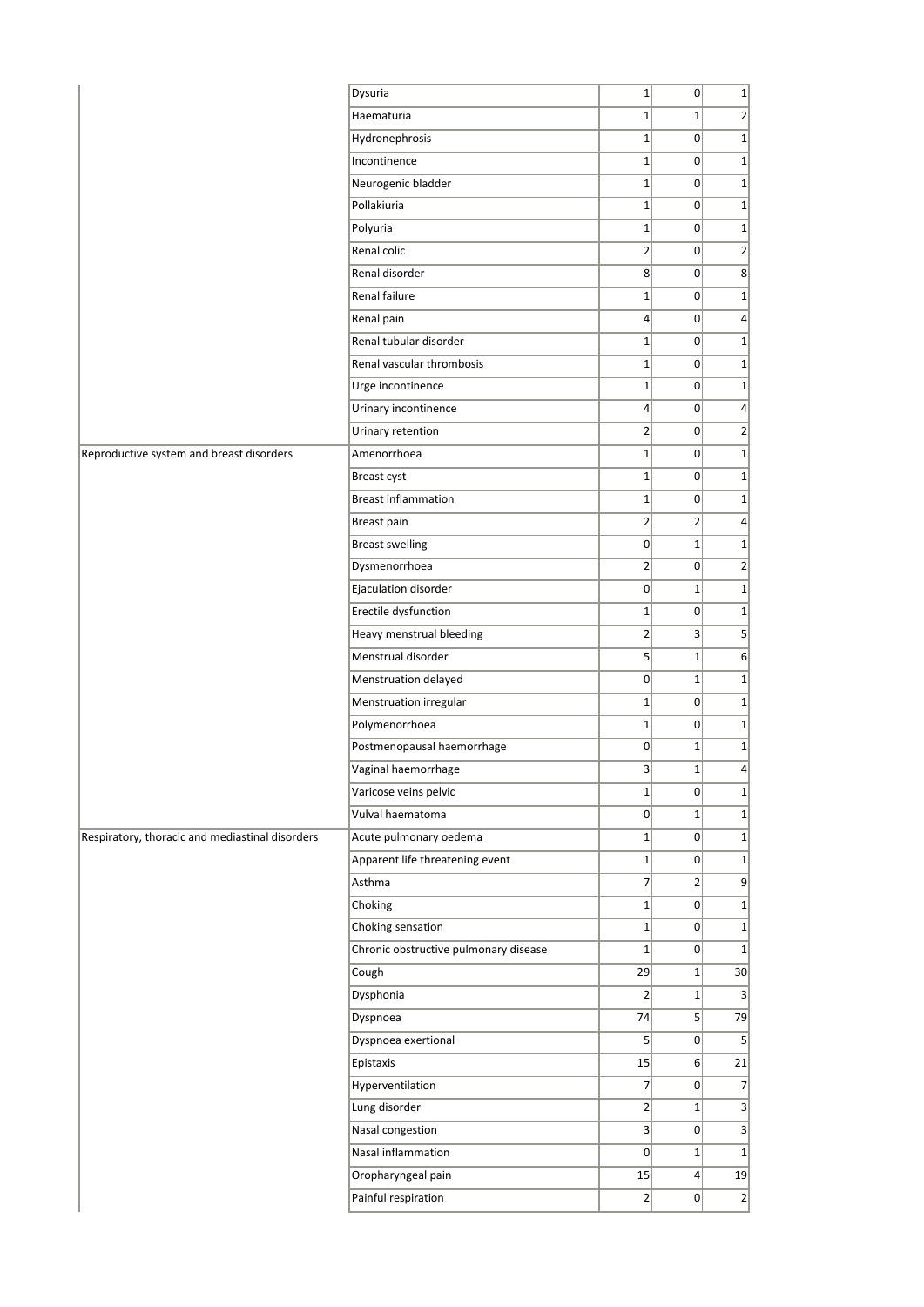|                                        | Pharyngeal paraesthesia   | 0               | $1\vert$         | 1                       |
|----------------------------------------|---------------------------|-----------------|------------------|-------------------------|
|                                        | Pharyngeal swelling       | $1\vert$        | 2                | 3                       |
|                                        | Pleural effusion          | $\overline{2}$  | 0                | $\overline{2}$          |
|                                        | Pleurisy                  | $\mathbf 1$     | 0                | $1\vert$                |
|                                        | Productive cough          | $\mathbf 1$     | 0                | $1\vert$                |
|                                        | Pulmonary embolism        | 33              | $1\vert$         | 34                      |
|                                        | Pulmonary hypertension    | $\mathbf{1}$    | 0                | $1\vert$                |
|                                        | Pulmonary microemboli     | $1\vert$        | 0                | 1                       |
|                                        | Pulmonary oedema          | $\overline{2}$  | 0                | $\left  \right $        |
|                                        | Pulmonary pain            | $1\vert$        | 2                | $\vert$ 3               |
|                                        | Pulmonary thrombosis      | $1\vert$        | $\overline{0}$   | 1                       |
|                                        | Rales                     | $\mathbf 1$     | 0                | $1\vert$                |
|                                        | Respiration abnormal      | $1\vert$        | 0                | 1                       |
|                                        | Respiratory depression    | $\mathbf 1$     | 0                | $1\vert$                |
|                                        | Respiratory disorder      | 95              | 14               | 109                     |
|                                        | Respiratory distress      | 3               | 0                | $\vert$ 3               |
|                                        | Respiratory failure       | $\mathbf 1$     | 0                | 1                       |
|                                        | Rhinorrhoea               | $\vert 3 \vert$ | 3 <sup>1</sup>   | 6                       |
|                                        | Sneezing                  | $\mathbf 1$     | 0                | 1                       |
|                                        | Snoring                   | $1\vert$        | 0                | 1                       |
|                                        | Stridor                   | $\mathbf 1$     | 0                | 1                       |
|                                        | Tachypnoea                | $1\vert$        | 0                | $1\vert$                |
|                                        | Throat irritation         | $\mathbf 1$     | $1\vert$         | $\overline{2}$          |
|                                        | Tonsillar erythema        | $\overline{0}$  | $1\vert$         | $1\vert$                |
|                                        | Tonsillar hypertrophy     | $1\vert$        | $\overline{0}$   | 1                       |
|                                        | <b>Tracheal pain</b>      | $\overline{0}$  | $1\vert$         | 1                       |
|                                        | Wheezing                  | $\overline{2}$  | 0                | $\overline{2}$          |
| Skin and subcutaneous tissue disorders | Angioedema                | $\vert$         | $\left 2\right $ | 6                       |
|                                        | Blister                   | $\overline{2}$  | 0                | $\overline{2}$          |
|                                        | Cold sweat                | $\vert 3 \vert$ | $1\vert$         | $\vert 4 \vert$         |
|                                        | Dermatitis allergic       | $\mathbf 1$     | $\overline{0}$   | $\overline{1}$          |
|                                        | Ecchymosis                | $2\vert$        | 0                | $\overline{2}$          |
|                                        | Eczema                    | $1\vert$        | $1\vert$         | $\overline{2}$          |
|                                        | Erythema                  | 15              | 5 <sup>2</sup>   | 20                      |
|                                        | Erythema multiforme       | 0               | $1\vert$         | 1                       |
|                                        | Hyperhidrosis             | 74              | $\vert$          | 78                      |
|                                        | Macule                    | 0               | $1\vert$         | 1                       |
|                                        | Miliaria                  | $\overline{2}$  | 0                | 2                       |
|                                        | Night sweats              | $1\vert$        | $\overline{2}$   | $\vert$ 3               |
|                                        | Pain of skin              | 10              | 0                | 10                      |
|                                        | Pemphigoid                | $1\vert$        | 0                | $1\vert$                |
|                                        | Petechiae                 | 7               | $\vert$          | 11                      |
|                                        | Photosensitivity reaction | $\vert 3 \vert$ | 0                | $\overline{\mathbf{3}}$ |
|                                        | Pruritus                  | 14              | $\vert$          | 18                      |
|                                        | Pseudofolliculitis        | $\overline{0}$  | $1\vert$         | 1                       |
|                                        | Psoriasis                 | $1\vert$        | 0                | 1                       |
|                                        | Purpura                   | $1\vert$        | $1\vert$         | $\left  \right $        |
|                                        | Rash                      | 5 <sup>2</sup>  | $\overline{2}$   | $\overline{7}$          |
|                                        | Rash erythematous         | $\vert 4 \vert$ | $1\vert$         | $\vert$                 |
|                                        | Rash macular              | $\overline{2}$  | $1\vert$         | $\overline{\mathbf{3}}$ |
|                                        |                           |                 |                  |                         |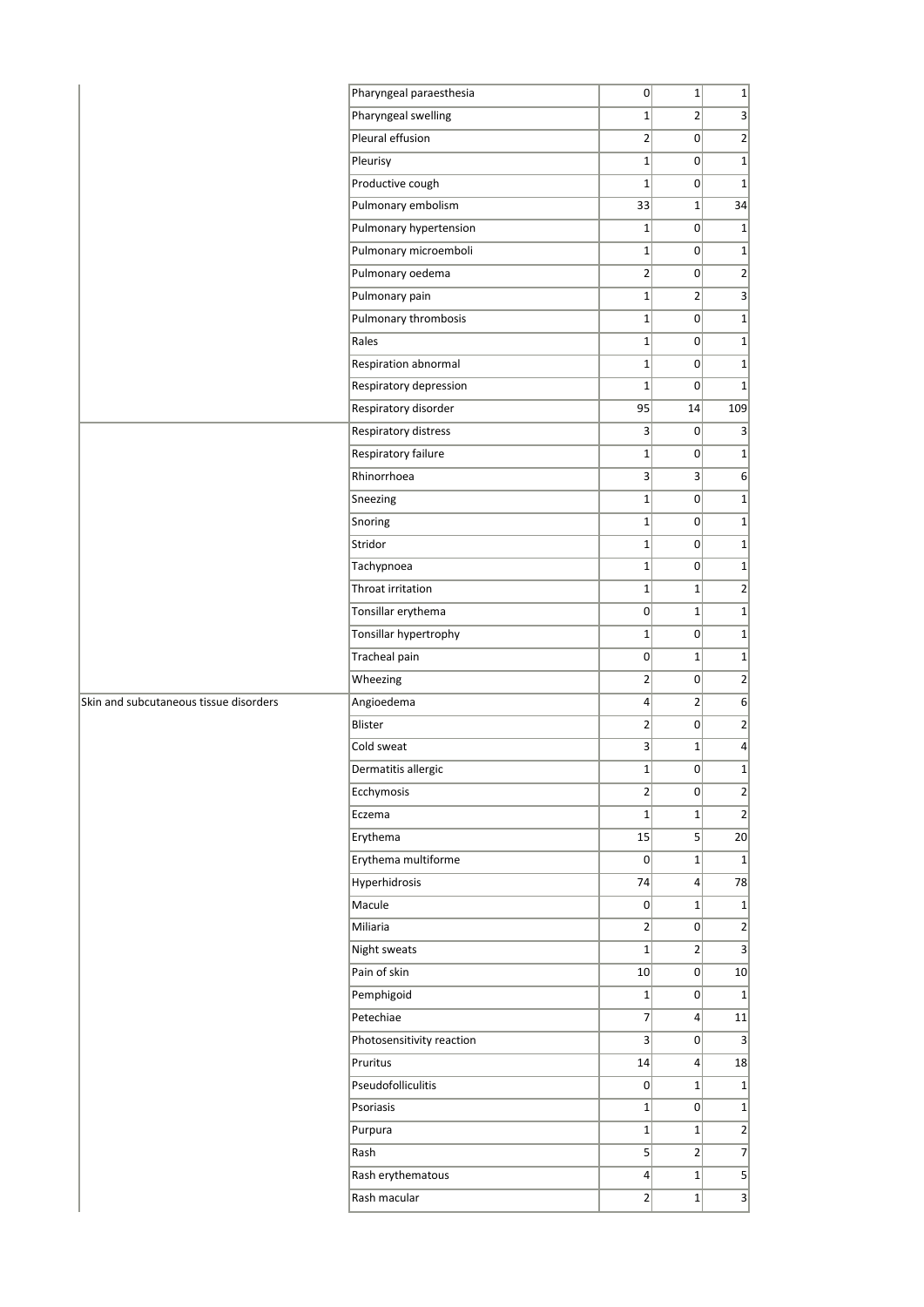|                                 | Rash papular                    | $\overline{0}$   | $1\overline{ }$ | $\mathbf 1$    |
|---------------------------------|---------------------------------|------------------|-----------------|----------------|
|                                 | Rash pruritic                   | $1\vert$         | $1\overline{ }$ | $\overline{2}$ |
|                                 | Sensitive skin                  | $\vert 3 \vert$  | $\Omega$        | 3              |
|                                 | Skin discolouration             | $\mathbf 1$      | $\overline{2}$  | 3              |
|                                 | Skin disorder                   | 76               | 34              | 110            |
|                                 | Skin lesion                     | $\overline{0}$   | $1\vert$        | $\mathbf 1$    |
|                                 | Skin lesion inflammation        | $\mathbf{1}$     | 0               | $\mathbf 1$    |
|                                 | Skin mass                       | $1\vert$         | $\Omega$        | $\mathbf 1$    |
|                                 | Skin odour abnormal             | $1\vert$         | 0               | $\mathbf 1$    |
|                                 | Skin reaction                   | $\overline{0}$   | $1\overline{ }$ | $1\,$          |
|                                 | Urticaria                       | $\overline{7}$   | $\overline{4}$  | 11             |
| Social circumstances            | Bedridden                       | $\overline{0}$   | $1\overline{ }$ | $1\,$          |
|                                 | Disability                      | $\overline{0}$   | $1\overline{ }$ | $\mathbf 1$    |
|                                 | Impaired work ability           | $\mathbf 1$      | $\mathbf{1}$    | $\overline{2}$ |
|                                 | Sitting disability              | $1\vert$         | 0               | $\mathbf 1$    |
|                                 | Walking disability              | $1\vert$         | 0               | $\mathbf 1$    |
| Surgical and medical procedures | Bed rest                        | $1\vert$         | $\overline{0}$  | $\mathbf 1$    |
|                                 | Chemotherapy                    | $1\vert$         | $\overline{0}$  | $\mathbf 1$    |
|                                 | Dialysis                        | $\mathbf 1$      | $\overline{0}$  | $\mathbf 1$    |
|                                 | Explorative laparotomy          | $1\vert$         | $\overline{0}$  | $\mathbf 1$    |
|                                 | Eye laser surgery               | $1\vert$         | 0               | $\mathbf 1$    |
|                                 | Hospitalisation                 | $1\vert$         | $1\vert$        | $\overline{2}$ |
|                                 | Interchange of vaccine products | $1\vert$         | $1\overline{ }$ | $\overline{2}$ |
|                                 | Thrombectomy                    | $\mathbf 1$      | $\overline{0}$  | $\mathbf 1$    |
|                                 | Thromboembolectomy              | $1\vert$         | 0               | $\mathbf 1$    |
| Vascular disorders              | Arteriosclerosis                | $\overline{0}$   | $1\overline{ }$ | $\mathbf 1$    |
|                                 | Axillary vein thrombosis        | $1\vert$         | 0               | $\mathbf 1$    |
|                                 | Blood pressure fluctuation      | $1\vert$         | $\overline{0}$  | $\mathbf 1$    |
|                                 | Bloody discharge                | $1\vert$         | 0               | $\mathbf 1$    |
|                                 | Capillary leak syndrome         | $1\vert$         | $\overline{0}$  | $\mathbf 1$    |
|                                 | Cyanosis                        | $\overline{2}$   | 3               | 5              |
|                                 | Deep vein thrombosis            | 19               | $\overline{7}$  | 26             |
|                                 | Flushing                        | $1\vert$         | 0               | $\mathbf 1$    |
|                                 | Giant cell arteritis            | $1\vert$         | $\overline{0}$  | $\mathbf 1$    |
|                                 | Haematoma                       | $6\vert$         | $\overline{7}$  | 13             |
|                                 | Haemodynamic instability        | $1\vert$         | 0               | $\mathbf 1$    |
|                                 | Haemorrhage                     | $1\vert$         | 2               | 3              |
|                                 | Hot flush                       | 13               | $1\vert$        | 14             |
|                                 | Hypertension                    | 31               | $\vert$         | 36             |
|                                 | Hypertensive crisis             | $\overline{2}$   | 0               | $\overline{2}$ |
|                                 | Hypotension                     | 21               | $\vert$         | 26             |
|                                 | Hypovolaemic shock              | $\overline{2}$   | 0               | $\overline{2}$ |
|                                 | Infarction                      | $1\vert$         | 0               | $\mathbf{1}$   |
|                                 | Ischaemia                       | $1\vert$         | 0               | $\mathbf{1}$   |
|                                 | Jugular vein thrombosis         | $\left 4\right $ | 0               | $\overline{4}$ |
|                                 | Lymphoedema                     | $1\vert$         | $\overline{0}$  | $\mathbf 1$    |
|                                 | Pallor                          | $1\vert$         | 0               | $\mathbf 1$    |
|                                 | Pelvic venous thrombosis        | 0                | $1\vert$        | $\mathbf 1$    |
|                                 | Peripheral coldness             | $\mathsf{S}$     | $\overline{2}$  | $\overline{7}$ |
|                                 | Peripheral ischaemia            | $1\vert$         | 0               | $\mathbf{1}$   |
|                                 |                                 |                  |                 |                |